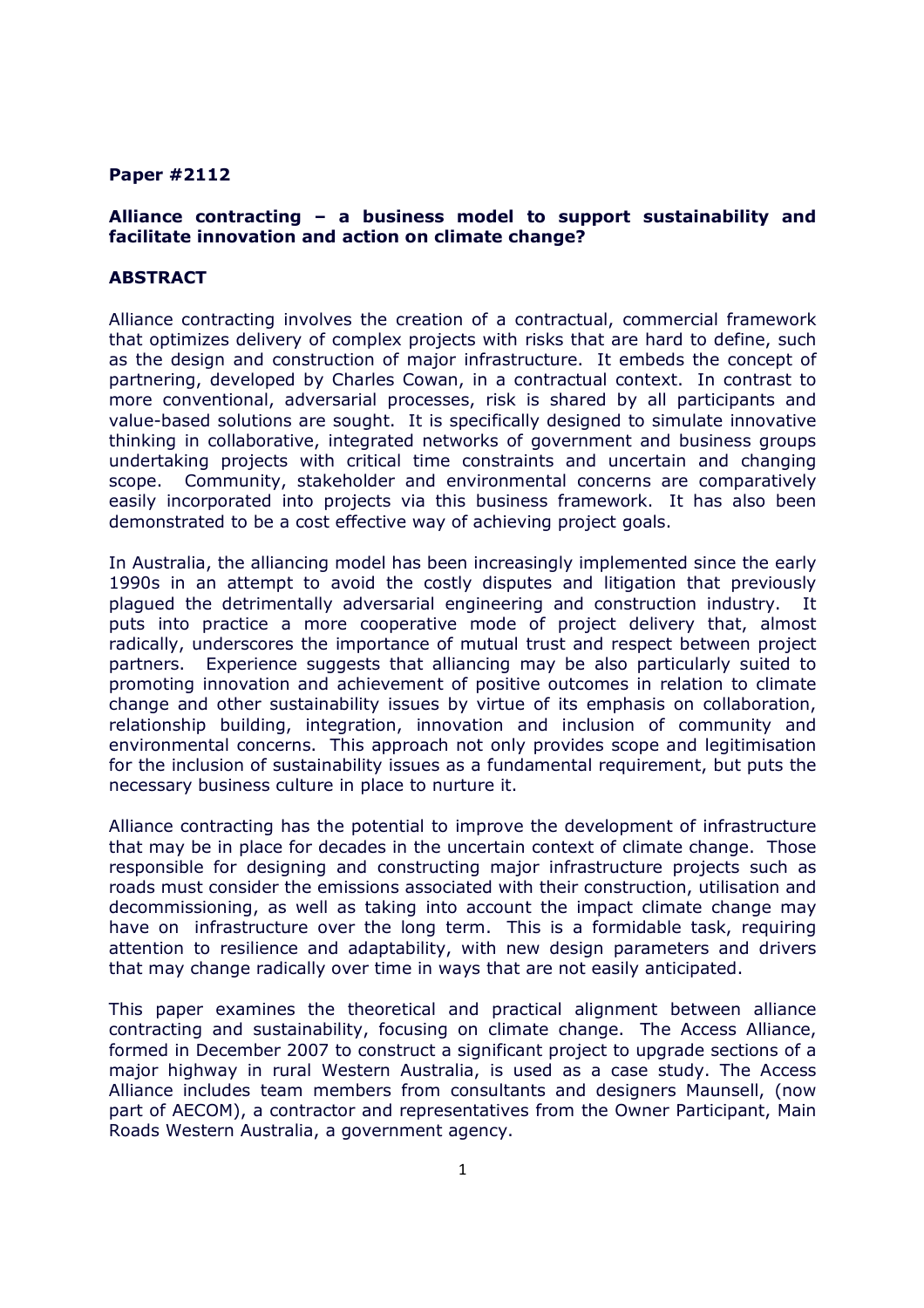## Margaret Gollagher\*

Lecturer, School of Sustainability, Institute for Sustainability and Technology Policy (ISTP) Faculty of Sustainability, Environment and Life Sciences Murdoch University South Street, Murdoch Perth, WA 6150 Phone +61 8 9360 6293 Email: M.Gollagher@murdoch.edu.au

# Nicola Young

Senior Environmental Consultant AECOM 3 Forrest Place Perth, WA 6000 Australia Telephone: +61 8 6430 2539 Email: nicola.young@aecom.com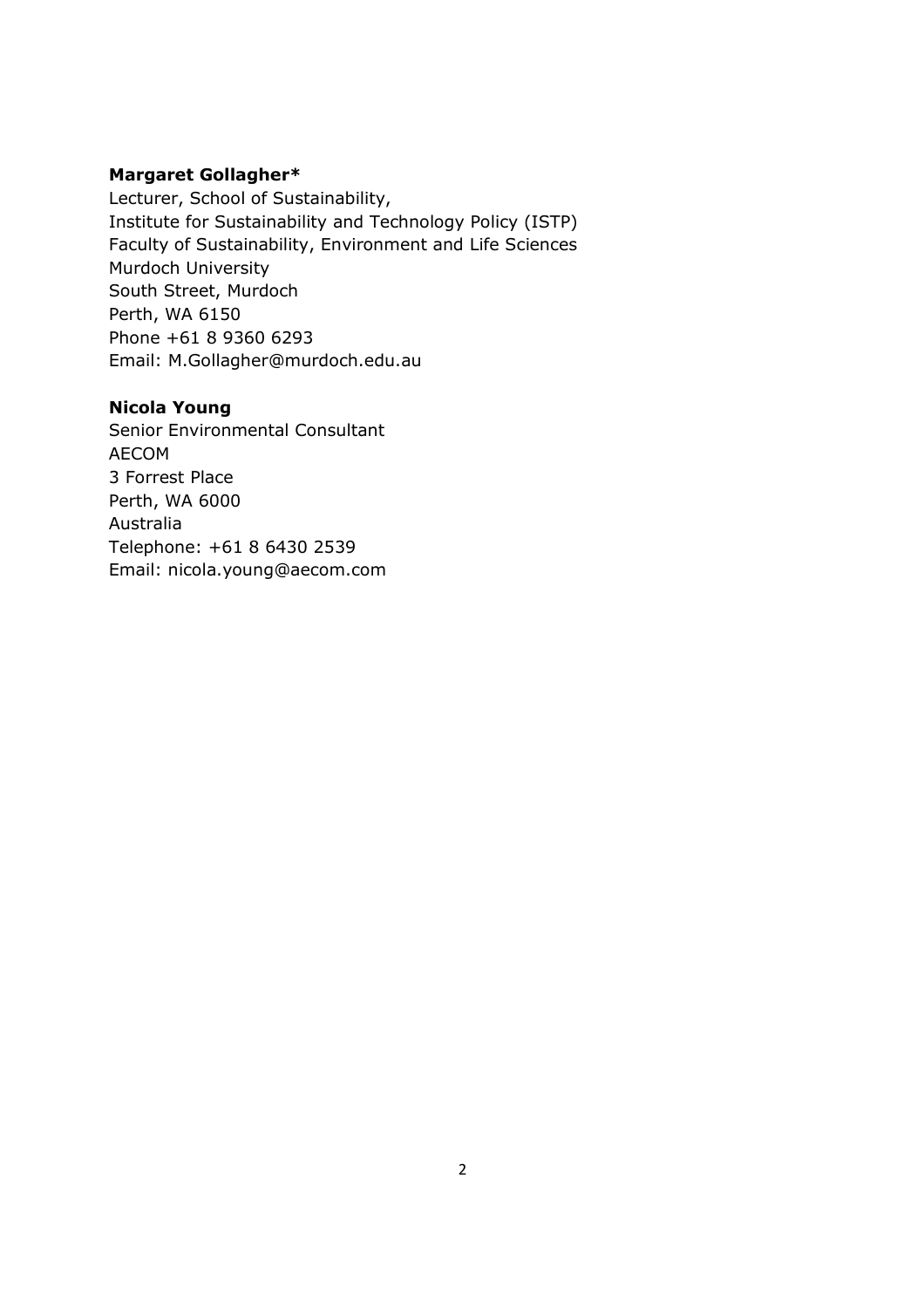# Alliance contracting – a business model to support sustainability and facilitate innovation and action on climate change?

### Introduction

Since the early 1990s, alliance contracting has been increasingly employed In Australia, in an attempt to overcome the negative impacts of the conventional, more adversarial approach to construction project delivery. Alliancing embodies a cooperative mode of project delivery that relies on the development of trust and collaborative relationships between project partners. It is specifically designed to simulate innovative thinking in collaborative groups undertaking projects with critical time constraints and uncertain and changing scope. By supporting innovation and providing legal and contractual framework for project goals that may extend far beyond cost and time, alliancing has the potential to improve the incorporation of sustainability principles in major infrastructure projects.

This paper considers alliance contracting's capacity to deliver sustainability outcomes such as are needed to address climate change in civil construction projects. The Access Alliance, comprising the consulting firm AECOM, constructor Brierty Ltd and Main Roads Western Australia is presented as a case study.

## The need for inter-organizational collaboration for sustainability

In Australia, large-scale infrastructure intended to benefit the community is usually developed and built by a combination of private and public sector groups. These groups must act together to address sustainability, which is increasingly called for as a core element of such projects. The problem is that sustainability issues tend to be heterogeneous and contestable. The multifaceted and complex determinants of sustainability are usually in 'a state of flux and involve many issues, scales, interrelations, feedbacks, synergies, and often, unknown consequences' (Edum-Fotwe at al., 2009, 315). Furthermore, as Mike Kapitola, Project Manager at Main Roads, notes in relation to infrastructure development:

It is important that sustainability is about the whole system and not optimising any one element. There is a risk in that sometimes the focus is on one element of sustainability, which is not the point (pers. comm. 2009).

For example, in order to improve sustainability adequate attention must be paid to social issues, which have historically been less appreciated and acted upon than environmental issues in construction projects (Edum-Fotwe et al., 2009, 313). Major construction projects directly influence sustainability in social contexts – they are not simply neutral physical intrusions (Edum-Fotwe at al., 2009, 315). Therefore, in order to improve the sustainability of urban and other environments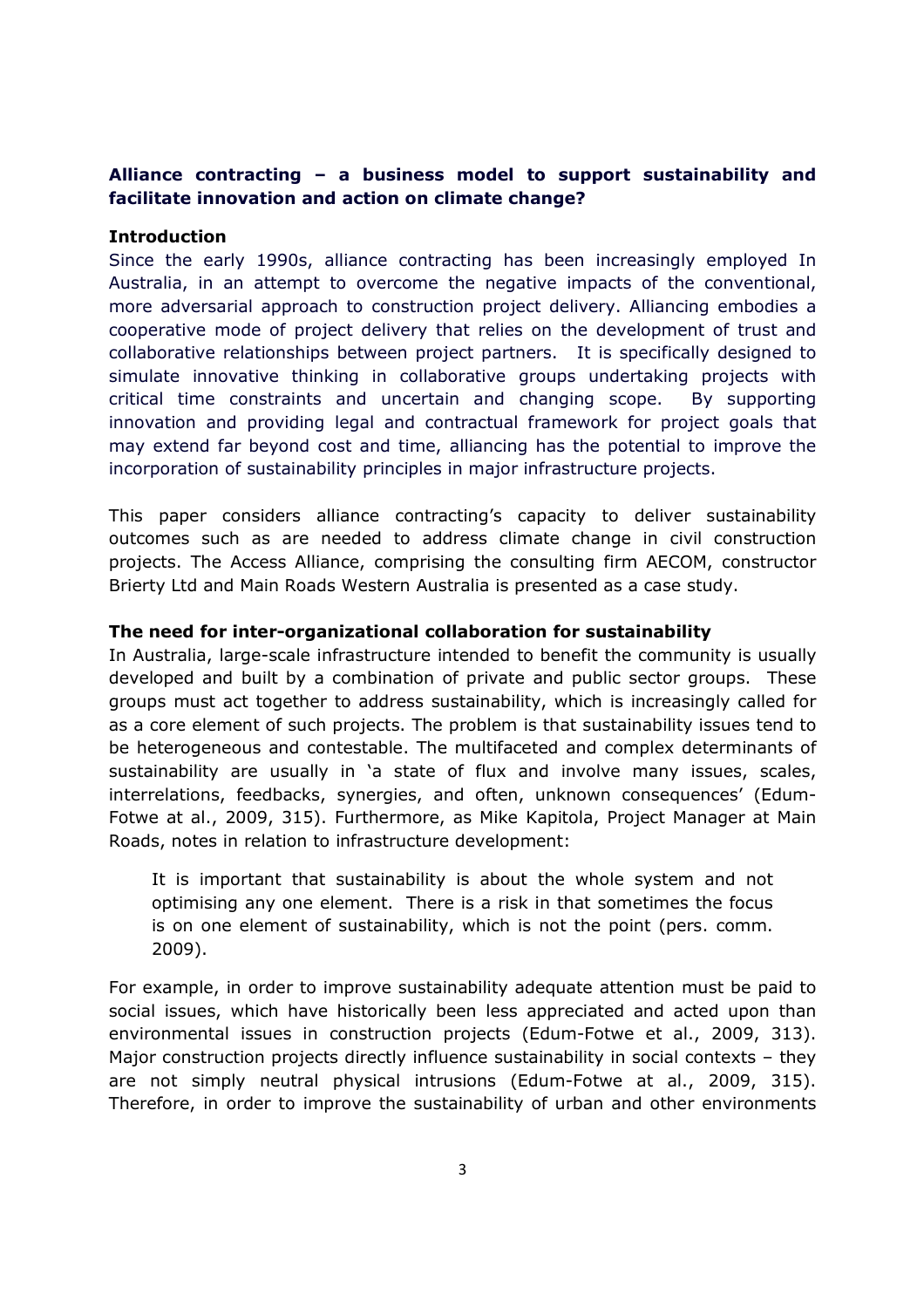through appropriate infrastructure development, the needs and knowledge of a range of stakeholders must be folded into the process.

Infrastructure providers determined to promote sustainability must find a practical way to navigate this complex and uncertain territory to achieve the best outcome possible. The complexity of sustainability issues challenges the veracity of internally focused organizational strategies to promote sustainability (Sinding, 2000), particularly when organizations act in combination to undertake large projects. Inter-organizational approaches are sought that embed sustainability at the core of project planning and delivery.

Furthermore, action to promote sustainability is required urgently. In the case of climate change, possibly the most pressing and potentially overwhelming harbinger of unsustainability in the twenty first century, rapid and extensive responses are imperative. This threat will require unprecedented action if we are to both mitigate its effects and adapt to those that are unavoidable. Those responsible for designing and constructing major infrastructure projects such as roads must consider the emissions associated with their construction, utilization and decommissioning, as well as taking into account the impact climate change may have on infrastructure over the long term. This is a formidable task, requiring attention to resilience and adaptability, with new design parameters and drivers that must be developed urgently and may change radically over time in ways that are not easily anticipated. At present, this task is further complicated by turmoil within the global economy.

Even without pressure to integrate sustainability in infrastructure planning and development, infrastructure projects around the world have become increasingly complex and uncertain in character. They have therefore become far more dynamic, requiring approaches that can deal adequately with change. Sakal argues that conventional contracts are fundamentally ill-equipped to meet this challenge, resulting instead in 'detrimental adversarial relations as individuals focus on protecting profit and not collaborating to maximize project performance' (2005, 67). He notes that projects underpinned by conventional forms of contracting treat change as an anomaly, rather than embracing it, and assign liability when it does occur (2005, 67). Rubin et al. argue that conventional forms of contract are so inadequate for the task that in some instances they actually discourage responsible bidders (1999, cited in Sakal, 68). Sakal contends that conventional forms of contracting in civil engineering are destined to become obsolete. He argues that those businesses who embrace alliancing will secure an advantage over 'slower reacting, less progressive competitors' (1999, 77).

One emergent concept that offers an innovative inter-organizational approach to achieve sustainability outcomes in infrastructure development is alliance contracting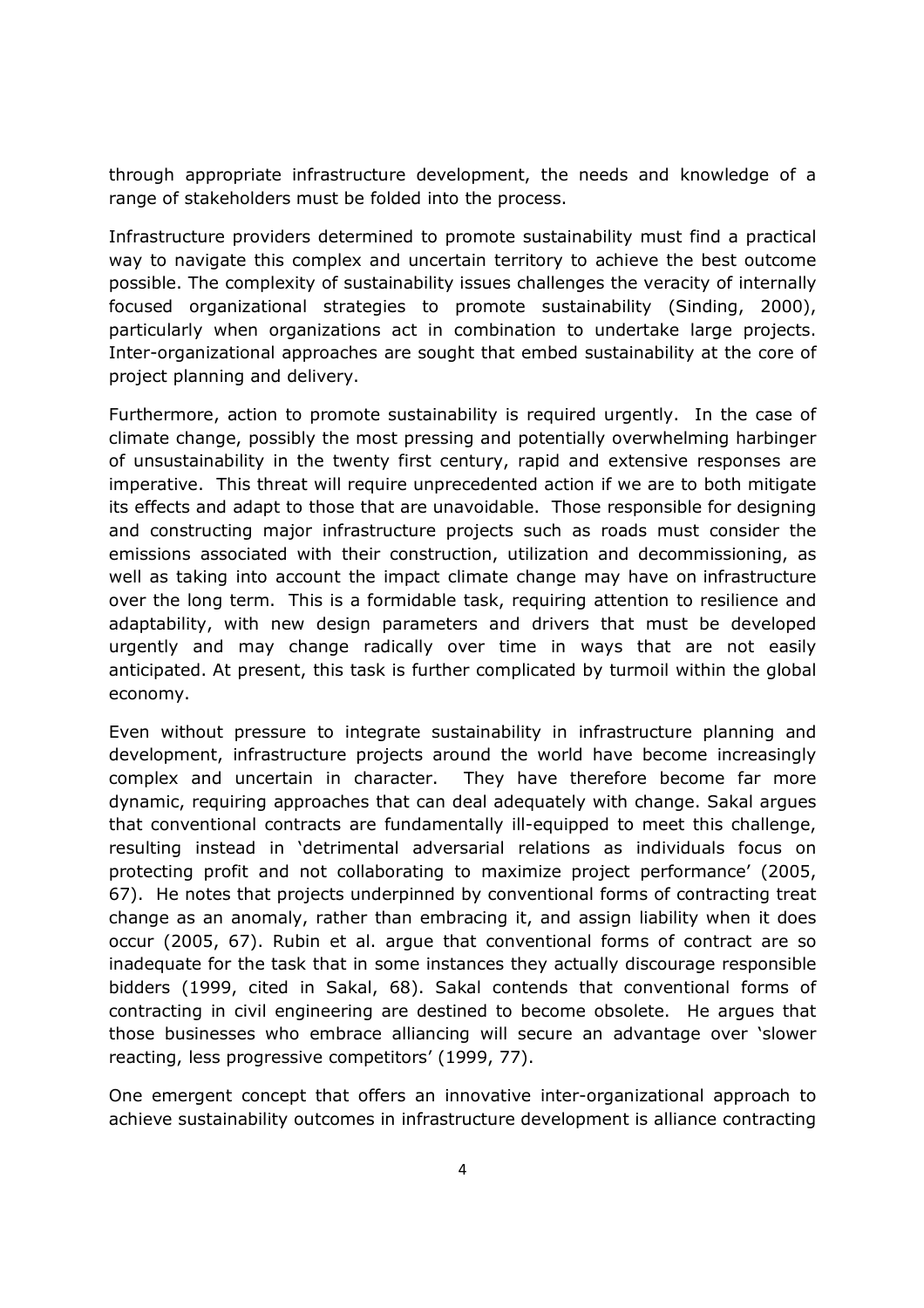or 'alliancing'. This form of contracting has been described as a way to 'establish inter-organizational relations and engage in collaborative behaviour for a specific purpose' (Love and Gunasekaran, [1999] cited in Yeung et al., 2007, 223). Its governance structure has the capacity to incorporate the collaborative, deliberative processes that are posited to be essential to support sustainability in a range of cultural contexts (Barns, 1988).

Mike Kapitola notes that for infrastructure providers aiming to enhance sustainability outcomes, a key focal point is governance. Within government, research indicates that alliancing 'could be used to foster greater collaboration between different government agencies when providing infrastructure services to the community' thereby supporting 'whole-of-government' approaches that are seen to be essential to sustainability (Zeibots et al., 2008). Alliancing's adaptive capacity is also useful for projects orchestrated between government and nongovernment organisations. Kapitola's practical experience with alliancing has lead him to support it as a governance model

that seeks a collaborative approach. It is not a traditional model of compliance (or even cooperation) that has usually focused on the elements of cost, time and safety – it still includes these elements but under a broader framework that also seeks quality, environment and social elements. The pattern over time has been a movement from a focus on a few elements like cost and time to take in the wider set under a sustainability definition (pers. comm., 2009).

Alliancing enables organizations to act in combination to complete complex and uncertain construction tasks comparatively rapidly and cost effectively. In contrast to conventional, highly competitive contracting arrangements, alliancing can add value to each partner organization by virtue of improvements such as in social capital and knowledge, while at the same time achieving societal goals (Nicholson, [1996], cited in Yeung et al., 2007, 221). It is argued that alliance contracting has an adaptive capacity (Zeibots et al., 2008) that is suitable for complex projects with characteristics including:

- hard to define risks
- uncertain or changing scope
- a need to encourage innovation for value-based achievements
- the need to engage with community, stakeholder and environmental concerns (Morwood et al., 2008, 14; Yeung et al., 2007; Walker et al., 2002).

This potential exists by virtue of alliancing's unique processes, innovative legal and contractual bonds and emphasis on relationship development, as outlined in the next section.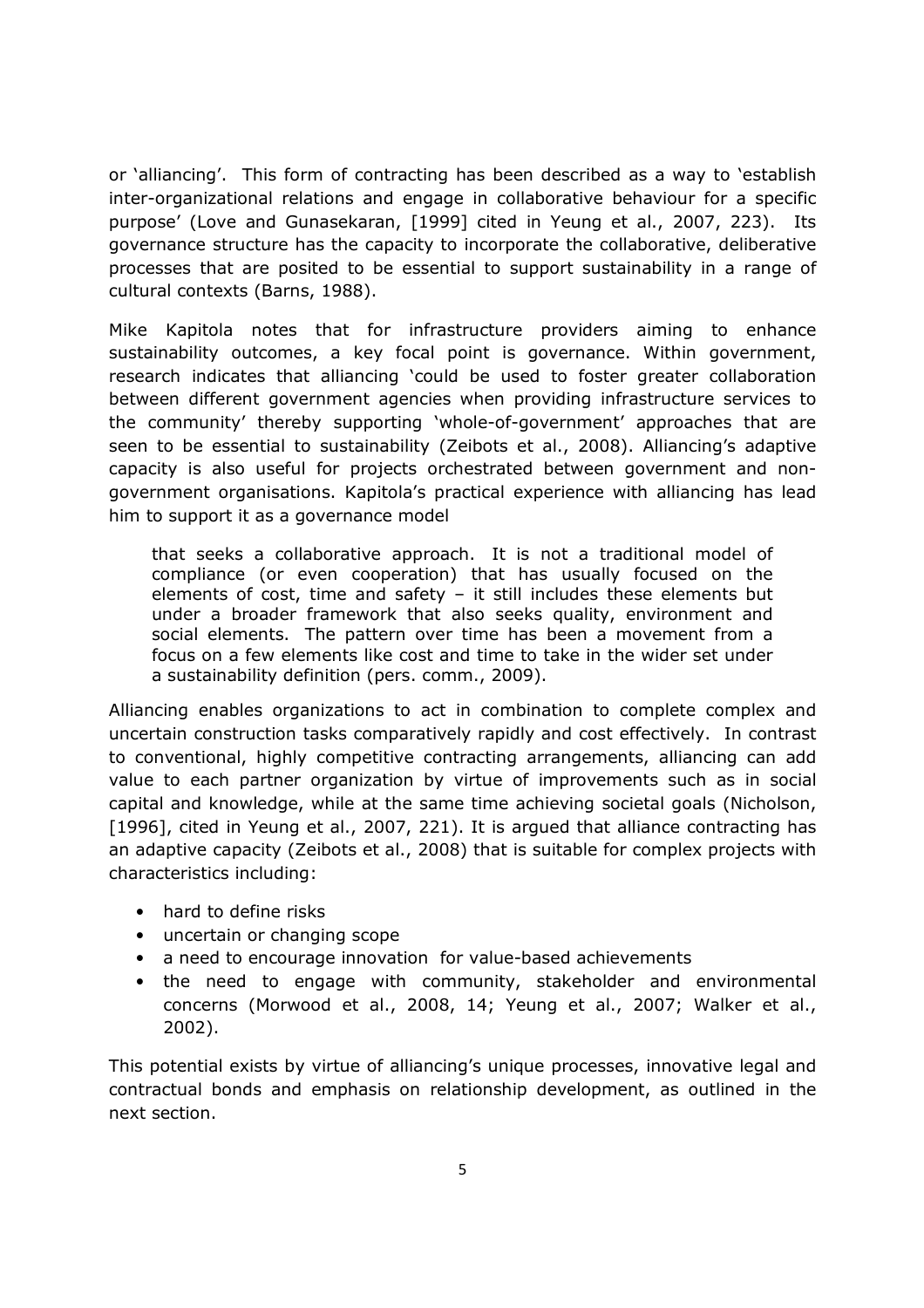### Alliances - what are they?

Alliancing is a complex, and as yet immature concept, that is therefore difficult to define in a narrow sense (Yeung et al., 2007, 219; Walker et al., 2002, 83). Nonetheless, a number of key shared characteristics have been identified by researchers examining case studies around the world. Based on an extensive literature review, Yeung et al. (2007) suggest that these characteristics can be grouped into two categories – hard (contractual) elements and soft (relationshipbased) elements. These authors also note that the general prerequisites and goals of the alliance are vital determinants of its nature and outcomes (Yeung et al., 2007, 220). Furthermore, they note a recurring contention amongst a number of theorists and practitioners that 'sustainable development ought to be viewed as a desirable goal and outcome of alliancing' (Yeung et al., 2007, 221).

The hard elements of alliancing that Yeung et al. refer to are contractual and legal, while the soft elements relate essentially to relationships between people. Formal contractual arrangements and pain/gain share agreements form alliances' hard framework. Soft elements include trust, common goals, equity, long-term commitment, cooperation and communication and agreed problem resolution methods. Variants of alliancing are created through different combinations of these hard and soft elements (Yeung et al., 2007, 219). Three constants are the mutual establishment of objectives, a commitment to resolving problems and avoiding disputes, and achieving continuous improvement (Walker et al., 2002).

Alliancing has been used in Australia since the early 1990s, although the use of this model of relationship-based contracting has grown exponentially over the last six to seven years. The Commissioner of Main Roads Western Australia, Menno Henneveld, reports that 217 project alliances worth a total of AU \$65 billion have occurred in Australasia in the past 10 years (pers. comm., 2009).

The Victorian Government produced a guide for public sector project alliances in 2006. It defined a project alliance as 'a commercial/legal framework between a department, agency or government-backed enterprise or a private client as 'Owner Participants' (OP) and one or more private sector parties as 'service providers' or 'Non-Owner Participants' (NOPs) for delivering one or more capital works projects' (Department of Treasury and Finance, 2006, 2). The key characteristics of an alliance were listed as:

- $\circ$  collective sharing of project risks
- $\circ$  no fault, no blame and no dispute between the alliance participants (except in very limited cases of default)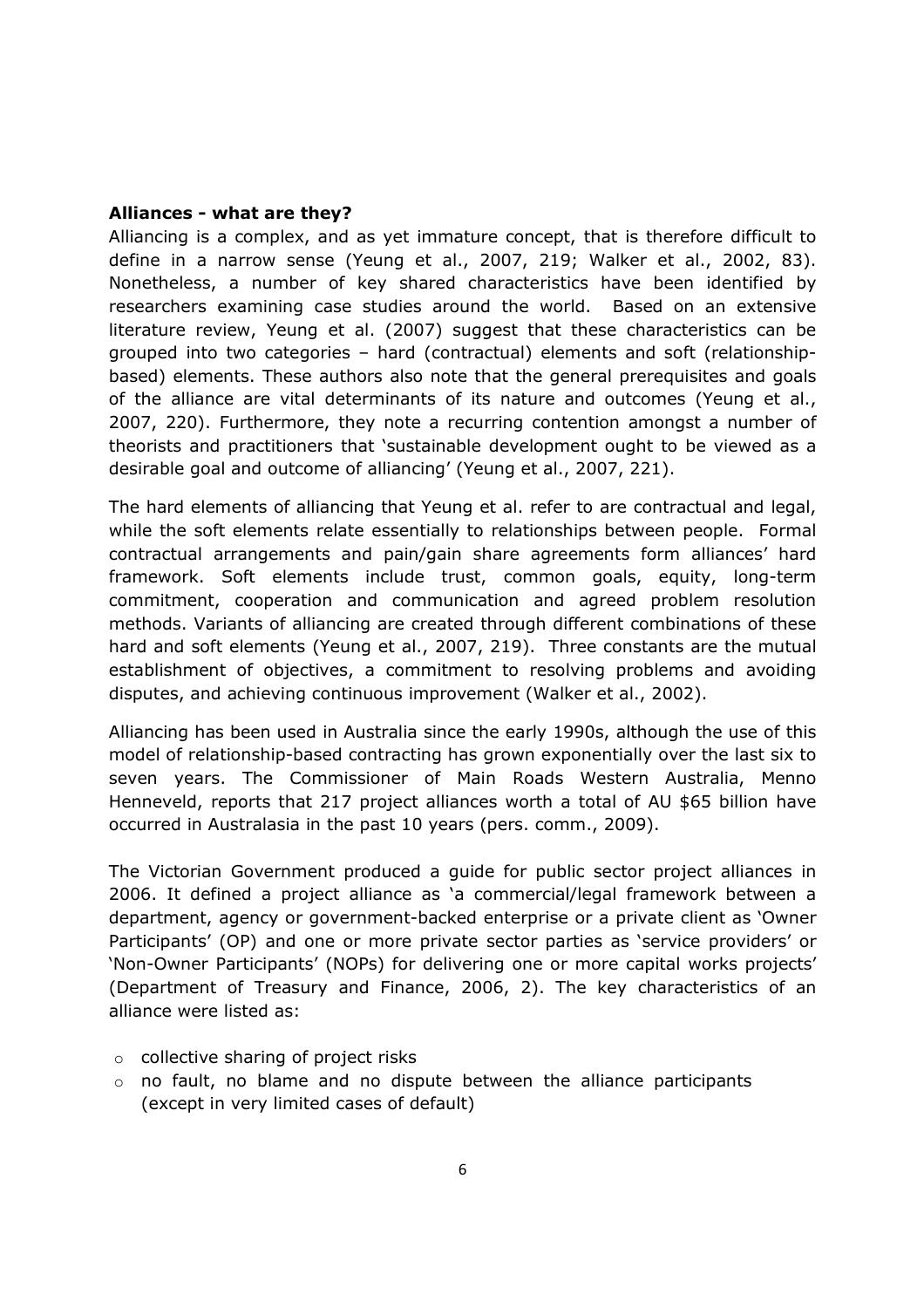- o payment of NOPs for their services under a three-limb compensation model comprising reimbursement of
	- NOPs' direct project costs on 100 per cent open book basis
	- a fee to cover corporate overheads and normal profit
	- a gain share/pain share regime where the rewards of outstanding performance and the pain of poor performance are shared equitably among all alliance participants
- $\circ$  unanimous principle-based decision-making on all key project issues
- $\circ$  an integrated project team selected on the basis of best person for each position (Department of Treasury and Finance, 2006, 2).

The emphasis on the legal contractual expression of the aims, risks and rewards of collaboration in alliancing distinguishes it from the partnering concept developed in America by Charles Cowan, despite their shared focus on collaboration (Walker et al., 2002; Yeung et al., 2008). Both concepts could be considered as part of a continuum of partnering spanning pseudo-partnering, where rhetoric abounds but action may be limited; project partnering and alliancing, where collaborators come together to complete a specific task; and finally strategic partnering and alliancing which build relationships beyond the parameters of a particular project (Walker et al., 2002, 85).

In partnering, a charter is signed that provides a platform for collaboration, but there is no contractual obligation to collaborate. Partnering is not a delivery system. Alliancing however, is 'both a relationship management system and a delivery system' (Yeung et al., 2007, 223). In alliancing, effective collaboration is supported contractually by ensuring that participants share risks equitably and receive commercial benefits from successful project delivery according to project goals and indicators determined by mutual agreement. Financial rewards for non-cost related outcomes, such as measures to promote sustainability for example, can be supported contractually. Effective collaboration is incentivized by the gain and risk sharing mechanism. For instance, if one of the alliance members does not deliver promised results, all participants face losing rewards as a result (Yeung et al., 2007, 223; Morwood et al., 2008; Walker et al., 2002). Conversely, gains in excess of those anticipated at the commencement of the project may be shared between alliance members. These risk and reward provisions do not necessarily guarantee effective collaboration between alliance partners, but they encourage it (Walker et al., 2002, 88).

Partnering and alliancing approaches replace the competitive approach to contracting with increasingly integrated versions of commitment, ranging from cooperation to collaboration to coalescence (Walker et al., 2002, 85). Project alliances like the Access Alliance, the case study presented in this paper, fall into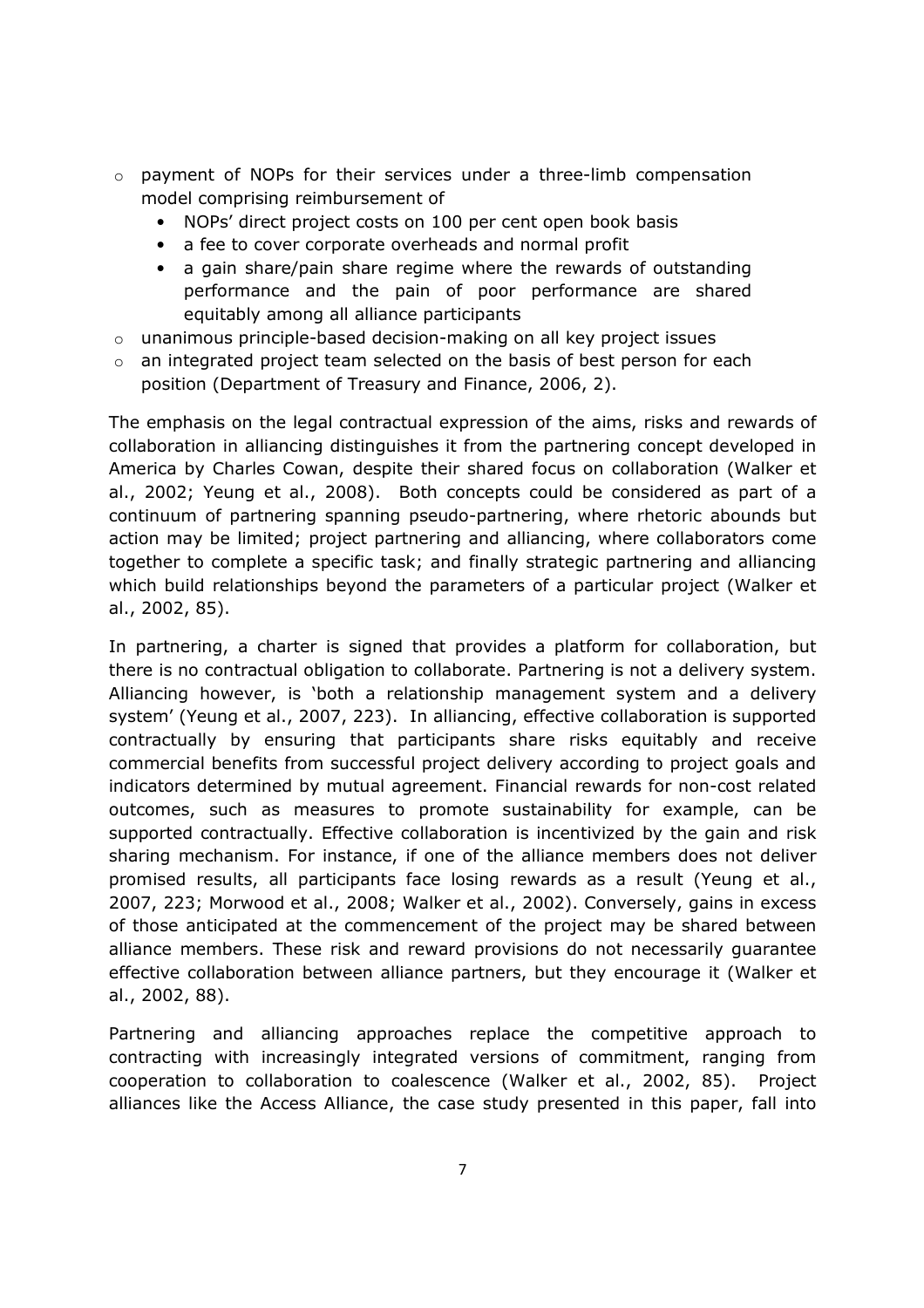the latter category - the alliance project participants coalesce to become a virtual company in order to complete a particular project.

Alliances may be 'pure', as described above, or 'hybrid' (Ross, 2007). Hybrid alliances may include requests for cost estimates from non-owner participants to be provided as part of the tendering process. Participants may be selected on the basis of more conventionally marketed forms of tendering, in contrast to the preference in pure alliancing to select participants through dialogue in order to look beyond marketing. The right to attribute some blame may be retained in hybrid alliances. Hybrid teams may not be fully integrated, leaving the NOPs with distinct responsibilities in comparison to the OP, who may have a casting vote in key decisions. The gain/pain share model may be weighted in favour of the OP (Ross, 2007, 26). It is argued that hybrid alliances may be more suitable in particular circumstances, but are unlikely to 'drive and support peak performance' as effectively as pure alliances (Ross, 2007, 23).

#### Alliancing as a radical approach

In many respects, alliancing is a radicalizing concept. Alliancing's focus on elements such as collaboration as the key to high performance offers a radical challenge to the economic ideology of competitive individualism as the best way to ensure optimum performance. As Sakal notes, in alliancing, decisions should be made ' "best for project" and not "best for individual" since the alliance either wins or loses as a group' (2005, 67). The coalescence of collaborating parties helps to remove barriers and therefore reduce transaction costs that occur between actors who do not have an established mutually beneficial relationship. This resonates with proposed reasons for the existence of corporations as islands in the competitive economic field – theorists such as Coase argue that firms exist to reduce transaction costs (Coase, 1988, 36). It could be argued that the virtual corporations created through alliance contracts are simply following the same logic.

Zeibots et al. (2008) researched the Roe 7 Alliance in Western Australia in which Main Roads was the OP. They concluded that in alliances, participants operate at a comparative distance from their parent organizations, enabling them to try new ideas more easily (Zeibots et al., 2008, 13). They argue that the most important consequence of this distance is that closer relationships between professionals working on the project and the community can be developed (Ziebots et al., 2008, 13).

Alliancing's focus on emotions and relationships rather than pure economic rationality is also radicalizing. Mike Kapitola from Main Roads describes the importance of team building in creating a successful alliance:

This is also about our capability, built on team development when a new alliance team is formed. The other key component is developing shared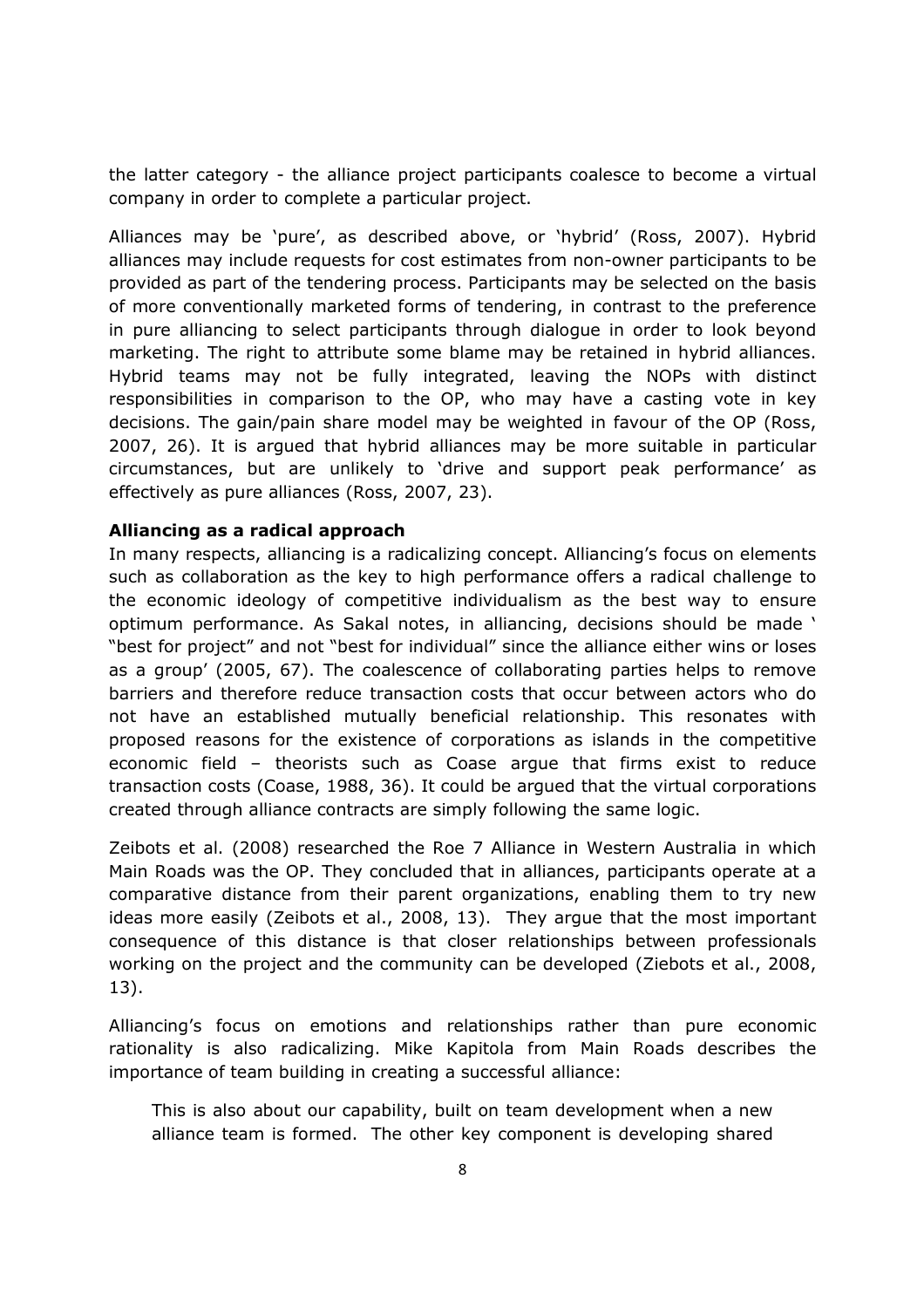and agreed project objectives (what we do) and establishing a project culture and behaviours (how we perform) (pers. comm., 2009).

The cohesion and collaboration sought in alliances is built on trust, which is therefore seen as an essential element of alliancing (Yeung et al., 2008, 225). As Yeung et al. point out, 'trust is an intensely emotional and human phenomenon' (2008, 225) and attention to emotions is a radical approach in a market place dominated by the ideology of competitive, rational individualism. Zeibots et al. note that the focus on objectivity that characterizes conventional contracting frameworks for infrastructure delivery overlooks emotions as 'important and powerful motivations that can lead to actions that enhance outcomes' (2008, 16). Alliancing's successes undermine the claim that competitive individualism is the best guarantor of efficiency and performance.

The quality of relationships formed in an alliance will determine its capacity to achieve step changes in behaviour from project collaborators (Sakal, 2005, 74). The extent to which particular alliances succeed in this respect may vary, but the logic is clear. In fact, given the importance of relationships and effective dialogue within alliances, psychologists or specialist facilitators can play an essential role throughout projects (Salicru, 2008, 30). Relationship management and culture development are typically included in alliances' performance plans (Morwood et al., 2008, 116). Once a virtual organization is formed, team members must quickly establish relationships and develop the alliance's culture. Here, psychologists may be able to assist 'in the areas of facilitation, group dynamics, team development, principles of collaboration and high performance, and performance coaching' (Salicru, 2008, 31). Furthermore, since alliances may exist for a number of years in order to complete large infrastructure projects, ongoing opportunities for deliberation and engagement processes are likely to be required to assist contractors who are active at different times during the various stages of a project (Salicru, 2008, 31).

The success of alliances is dependent to a large extent on the speed and extent to which coalescing partners can form productive relationships. This capacity may be partly dependent on previous experience with alliancing – organizations that have already participated in alliances may be better prepared than newcomers to step seamlessly into the newly formed arrangement. Walker et al. observe that

alliancing requires a highly sophisticated and involved client to drive and benefit from the process. Novice or unprepared team partners might find this approach too challenging to fully reap the benefits that can be gained including the vital one of project success in terms of the quality of inter-team relationships (2002, 91).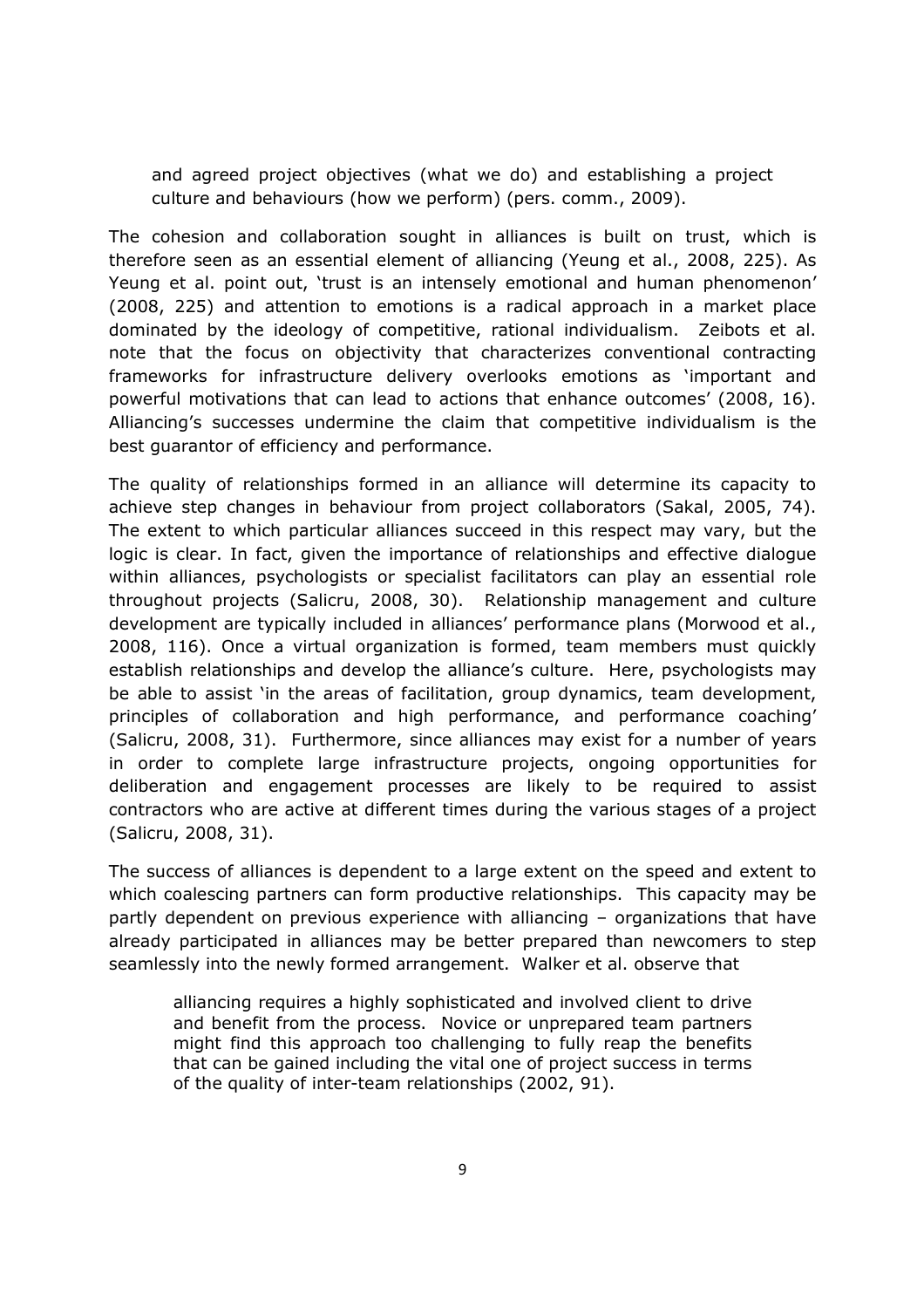### Risks and Rewards

In a radical departure from conventional tendering practices and project governance processes, reward and risk allocation mechanisms are devised jointly by members of pure alliances. These parameters are determined after alliance partners have been selected. This is the first step in establishing relationships and dialogue within the alliance that will nurture innovation and optimum performance. Walker et al. note that this alliancing practice designed to ensure that 'the bestqualified people (work) together in the best interests of the project, (so that) the best and most effective solutions…emerge' indicates a 'substantially, if not totally different mindset' to that underpinning conventional project contracts (2002, 88).

Some suggest that alliancing may have higher start-up costs for the OP than other forms of contract due to more involved selection processes (Morwood et al., 2008, 24). In contrast, some potential alliance partners have observed that the tendering process can be less costly than conventional processes. For example, a tenderer who unsuccessfully bid for a role in the alliance created to undertake the Australian Natural Museum Project reported a lower cost for alliance tendering than conventional projects, because detailed cost estimate or design details were not required (Walker at al., 2002, 88). Furthermore, experience suggests that other costs, such as that of litigation, are minimized due to alliancing's collaborative, 'no blame' approach. In Australia, alliance contracting has proven to be a highly cost effective way of delivering projects, and therefore has been able to attract resources even in highly competitive market circumstances (Morwood et al., 2008, 14).

Alliance contracting may be chosen partly because it is seen to offer Value for Money (VFM). For example, the National Museum Project of Australia, an extremely complex project of national cultural significance, used alliancing in order to achieve high VFM, as well as rapid delivery, high construction quality and significantly innovative design (Walker et al., 2002, 86). The alliance met the VFM and other objectives within a time frame that was considered too tight to be achieved by conventional contracting arrangements (Walker et al., 2002, 87). While more evidence is needed before the claim that alliancing provides VFM can be accepted as a general principle, some conclusions can be drawn at this stage. For instance, it appears that alliancing is most likely to provide value for money in complex projects with high levels of risks and opportunities, where cost certainty is a priority and where time constraints exist (Currie and Brown, 1999).

This paper argues that alliance contracting is a suitable vehicle for promoting sustainability in infrastructure development, however sustainability is not inevitably achieved through alliance contracting. One of the earliest attempts at alliance contracting, the Andrew Field project undertaken by BP in the North Sea in the early 1990s, is a case in point (Sakal, 2005, 68). At this time, it was uneconomical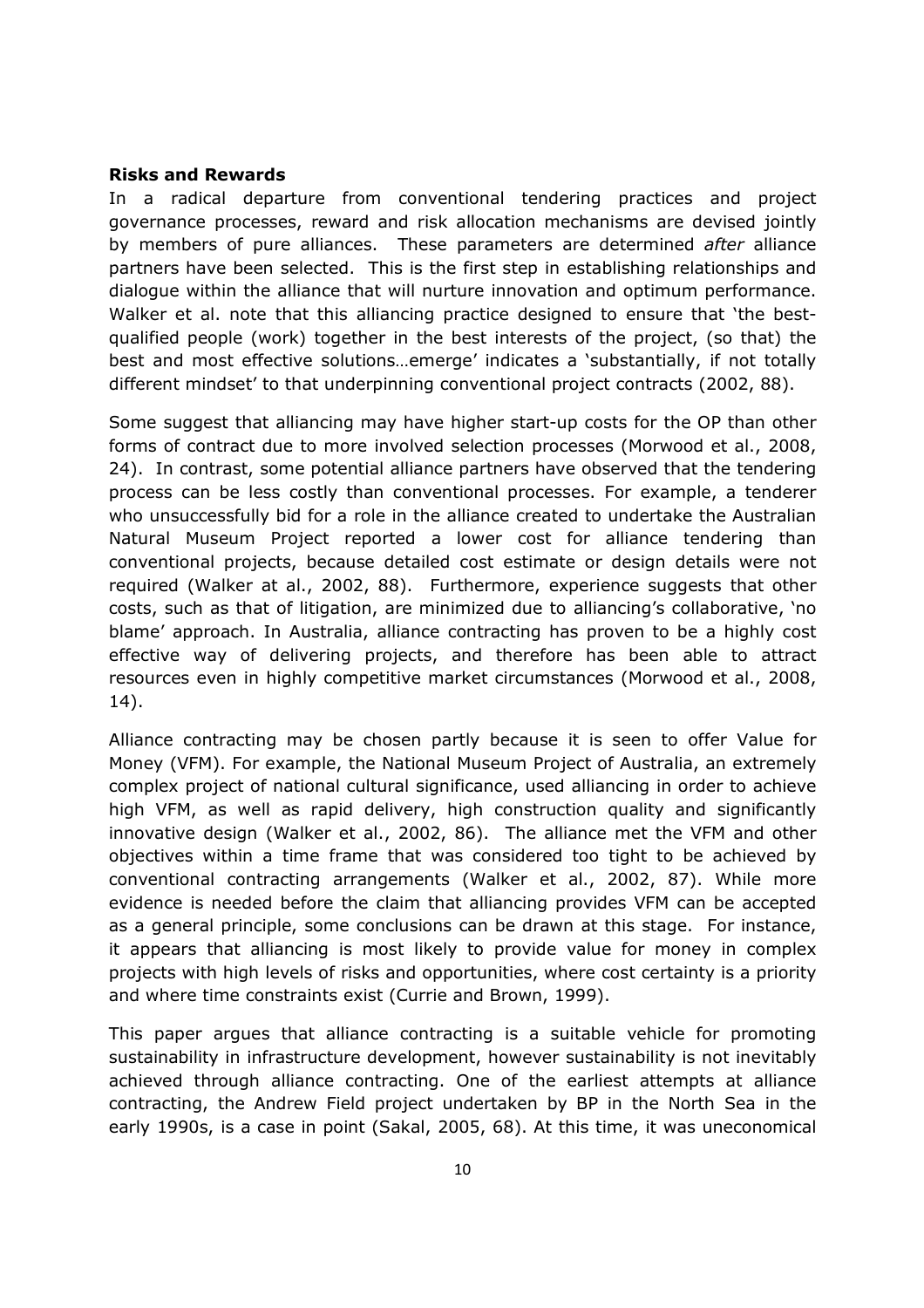to tap into oil reserves in the area. BP found that simply employing the latest technology could not secure the efficiencies required to access the oil fields economically. High project costs remained a barrier to implementation.

The company determined that a step change in behaviour was necessary to augment the minimal efficiencies provided by technological improvement. They devised an alliance contracting system and were rewarded by achieving cost reductions that surpassed the 'wildest dreams' of the Project Manager (Sakal, 2005, 69). The project was therefore considered to be a resounding success. However as a project to access oil fields, it is unlikely to be seen as making a significant positive contribution to sustainability. Nonetheless, alliancing has the capacity to embed sustainability principles in construction projects, if this is an objective of the alliance and significant attention and energy is directed towards it.

## Alliancing in Australia

Australia in particular has embraced alliance contracting as a means to approach large infrastructure projects (Sakal, 2005, 70). In Australia, alliancing was initially suggested in the 1980s as a method to overcome the problems associated with the typically adversarial approach to contracting within the engineering and construction industry that existed at that time. The lack of collaboration and communication that characterized the industry then resulted in excessive disputation and litigation, with corresponding delays and blowouts in cost. The Australian Federation of Construction Contractors published a report in 1988 outlining their analysis of the disputes and litigation plaguing the industry. This was followed in 1989 by the recommendations of the National Public Works Council and the National Building and Construction Joint Working Party for improving the state of play. These two events catalyzed the introduction of alliancing in Australia (Morwood et al., 2008, 17).

The first foray into alliance contracting in Australia was the AU \$364 million Wandoo B Offshore Oil Platform, developed by OP Ampolex Limited. This project began in 1994 and was completed in 1997 (Morwood et al., 2008, 19). Sydney Water Corporation then initiated the AU \$465 million Northside Storage Tunnel Alliance in 1997. This was the first public sector driven alliancing project in Australia (Morwood et al., 2008, 20). It aimed to provide water infrastructure that would ensure that wet weather sewerage overflows into Sydney Harbour would not interfere with the events to be held there as part of the 2000 Sydney Olympics. The time frame for project completion was ambitious and it was essential that target outcomes were achieved in time for the opening of the Games. The project objectives were achieved as planned, and with a cost increase of only 3.3% above target. Sydney Water noted the project's success in achieving 'exceptional results in its delivery of community relations, environmental management and safety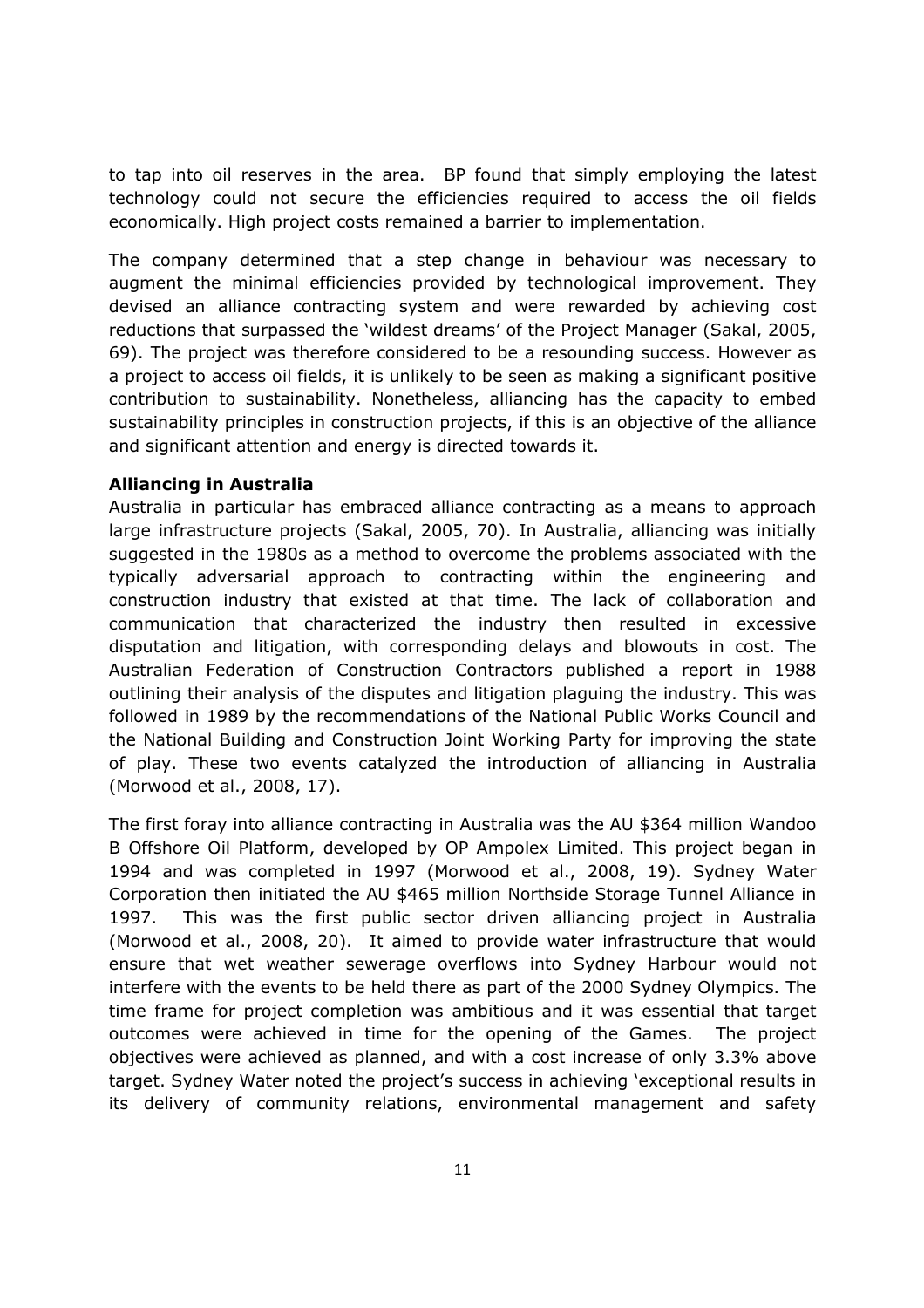systems' despite 'significant technical, environmental and social problems and delays' (cited in Morwood et al., 2008, 20).

Alliancing has continued to gain popularity in Australia, particularly with government bodies undertaking capital works projects. Alliance contracting is increasingly recognized as a strategy that can implement infrastructure development projects quickly and cost effectively with the potential to create enduring value for communities and the environment (Morwood et al., 2008, 14).

### Access Alliance – Case Study

Access Alliance is a program alliance between the consulting firm AECOM, (known as Maunsell AECOM prior to  $4<sup>th</sup>$  May 2009), constructor Brierty Ltd and Main Roads Western Australia (MRWA), a State Government authority. AECOM is a Fortune 500 company that provides consulting environmental, planning, design, engineering and advisory services. Brierty is a Western Australian civil construction company with an annual turnover of around AU \$200 million.

The Access Alliance was formed in December 2007 to upgrade sections of an existing road - the Great Northern Highway - just north of Perth, Western Australia. The project is currently underway and is due for completion in December 2009. It is funded by the Australian Commonwealth Government and the Western Australian State Government at approximately \$100 million. Works include reconstruction and widening of sections of the Highway, realignment of substandard sections, construction of new passing lanes, intersection upgrades and improvements to roadside amenities.

The Access Alliance's OP, Main Roads Western Australia is responsible for 18,000 kilometers of roads, carrying 60% of the State's road traffic. The assets the organization is responsible for are worth more than AU \$36 billion (Main Roads, 2008, 4). In terms of infrastructure development, the organization 'relies heavily on industry to provide resources and capability to deliver road projects' (Main Roads, 2008, 2). This means project delivery can be challenging. In addition, as a government organization, MRWA faces particular time and funding challenges, with added political pressure if projects are not delivered on time and on budget.

Main Roads is developing an internal culture that lends itself to alliancing and has created a Sustainability Policy with the aim of 'incorporating sustainability into everything (they) do' (Main Roads, 2008c). Within the organization, considerable effort is being directed to catalysing forms of cultural change that the Commissioner, Menno Henneveld, sees as imperative to support the permeation of sustainability (Henneveld, pers. comm., 2008). Significant change has occurred within the organization over the last few years, and is continuing. In dealing with construction and service partners, Main Roads now states its intention to include sustainability formally in Integrated Service Agreements and core processes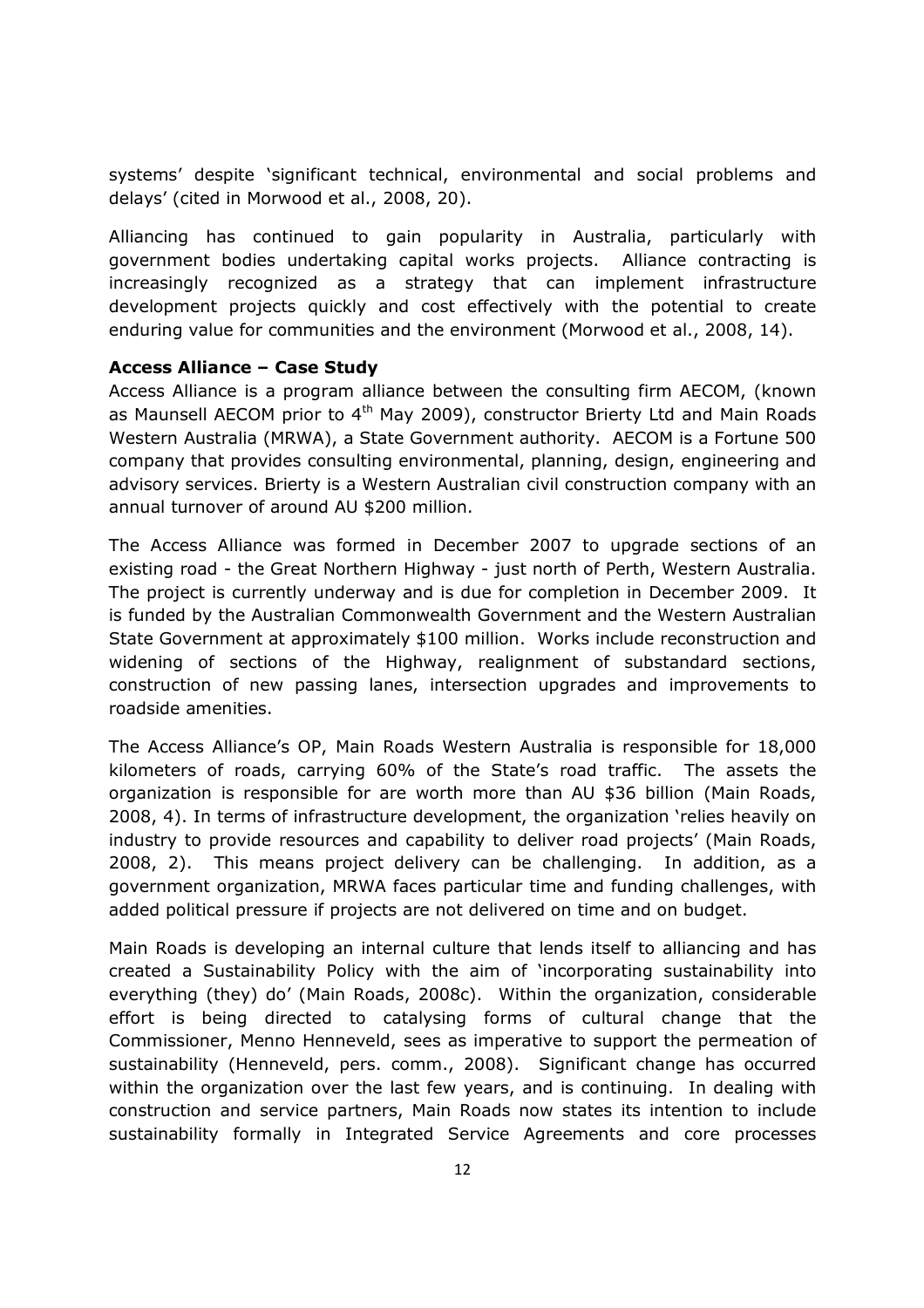including project and contract management (2008, 41). Louis Bettini, the Sustainability Officer at MRWA, notes that a growing recognition of the importance of sustainability to project outcomes has lead to the incorporation of sustainability in major project tender document templates since December 2007 (pers. comm., 2009).

Main Roads has a stated commitment to values-driven action, and the provision of space for employees to pursue innovation in the absence of a culture of blame. It endorses the creation of opportunities to learn and share knowledge and experience and promotes the development of strong, collaborative relationships (Main Roads, n.d. a, 2). Main Roads aims to 'develop and nurture our existing and new relationships creating collaborative and trusting business relationships' while engaging, ensuring and valuing 'the involvement of the community and our partners in order to achieve ... common goals which connect us all' (n.d. b, 2). This approach is judged to facilitate the delivery of sustainability outcomes (n.d. b, 2). The need to engage the community appropriately during project development and delivery of services is also acknowledged (n.d. c, 3). These cultural shifts being encouraged within the organization are also increasingly characterising its interaction with the community, stakeholders and business partners, as demonstrated by the alliances in which it has participated.

Alliance contracting has been successfully utilised in a number of Main Roads' major infrastructure development projects. Alliancing principles have also been applied to minor works of AU\$3 million and below (Henneveld, pers. comm., 2009). Alliancing has been credited with achieving desired outcomes in a manner that would have been difficult with more conventional contracting mechanisms (Main Roads, 2008, 24). For example, in the Millstream Link Alliance, formed to complete a road project in the State's North West, a transfer of skills has been observed between Main Roads and the alliance partners, which Main Roads considers

greatly enhanced the skills and knowledge of all involved, making them better prepared for future projects while ultimately delivering efficiencies that will benefit all parties and the community. The process has reinforced Main Roads' belief that management and expansion of the State road asset is done most effectively in co-operation with our industry partners (Main Roads, 2008, 24).

Furthermore, the project was completed well ahead of time, an outcome that was deemed to be impossible under conventional contracting (Main Roads, 2008, 24).

Main Roads has delivered community legacy outcomes through alliance projects that the Commissioner considers would be very rare on "normal" projects (Henneveld, pers. comm., 2009). For instance, the A-Line East project built a desalination plant in the Western Australian wheat belt town of Merredin to supply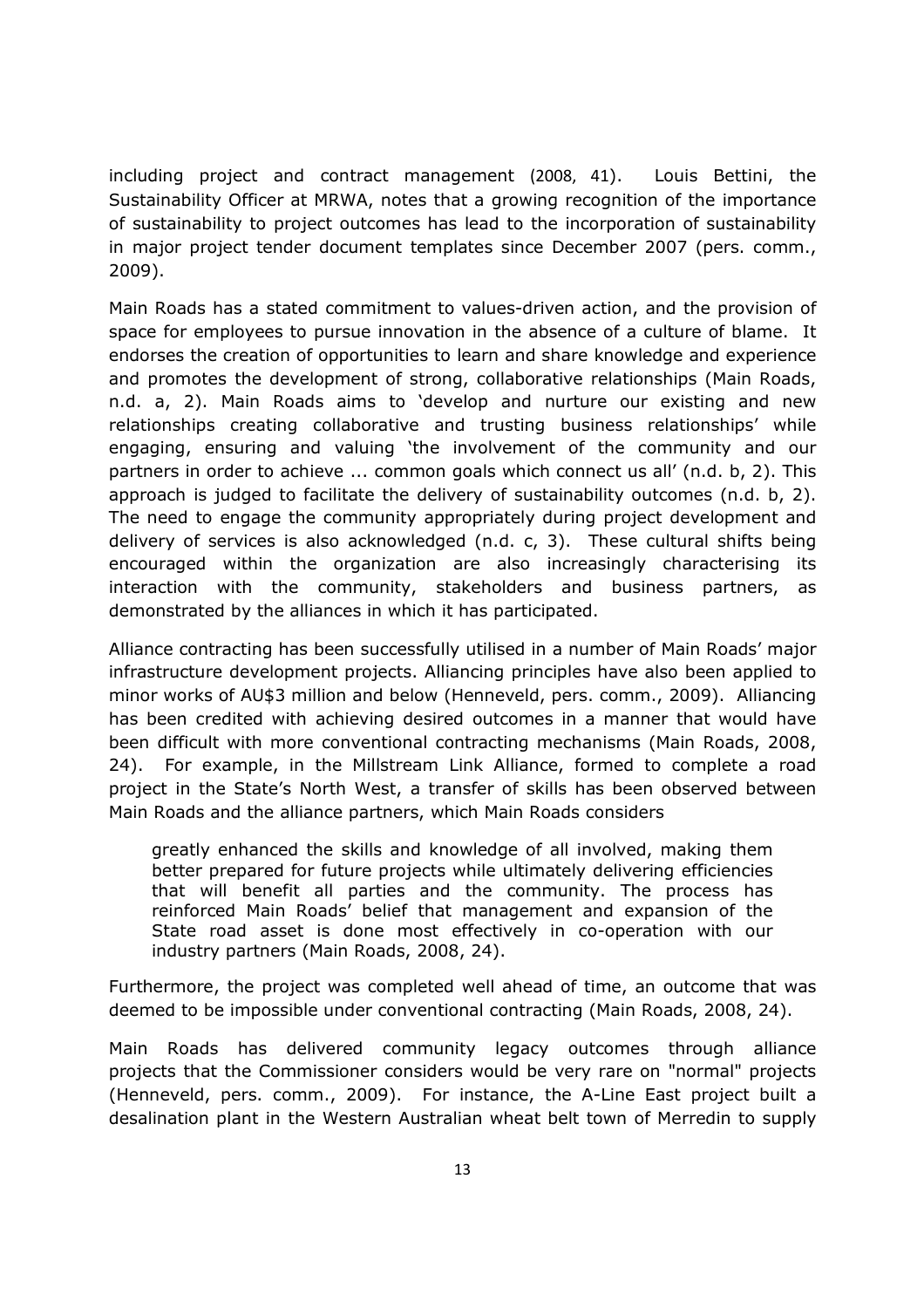water during construction. The plant was left to the local community once the project was completed. The Team Savannah (an Early Contractor Involvement model using alliancing principles) saved and transferred an iconic 750 year old boab tree from the north west of the State to Kings Park in Perth, to be enjoyed by the community. In addition, a memorandum of understanding (MOU) was signed between Team Savannah and the Gija people, the traditional owners of the land. The MOU covered issues such as Aboriginal heritage, communication, local industry involvement, traineeships, camp management and community access (Main Roads Western Australia, 2008, 28). Eight Indigenous youth were engaged on the project as part of the project's Aboriginal Trainee Employment Strategy (Henneveld, pers. comm., 2009; Main Roads Western Australia, 2008, 28).

AECOM also demonstrates commitment to sustainability and has a strong background in this area. The company's three core policy goals are:

- 1. Embedding sustainability into all aspects of their work with clients;
- 2. Building their capability to provide sustainable solutions for their clients and communities in creative and innovative ways;
- 3. Conducting their business in a way that is consistent with sustainability principles (Maunsell/AECOM, 2008, 1).

Access Alliance has developed a Sustainability Framework to pull together its sustainability initiatives and measures. The Alliance's Sustainability Plan sets a number of key directions for implementing sustainability on this project, with some examples being:

- $\circ$  Water sustainable use of groundwater;
- $\circ$  Legacy providing legacies for communities during the program delivery process;
- $\circ$  Habitat reducing the ecological footprint of the works.

These three elements also reflect the three performance-payment linked Key Performance Indicators developed for sustainability in the Access Alliance:

- $\circ$  Water Index KPI a measure that weights the type of water source (saline versus non-saline) and distance to haul the water to generate a score;
- $\circ$  Legacy KPI a measure of the financial value of contributions made that have community legacy value that are beyond minimal project requirements;
- o CEMP Compliance KPI a measure against a checklist that reflects each site's Construction Environmental Management Plan requirements.

The Access Alliance also formulated a Carbon Response Plan, which is an eight step approach to managing carbon emissions. The steps are: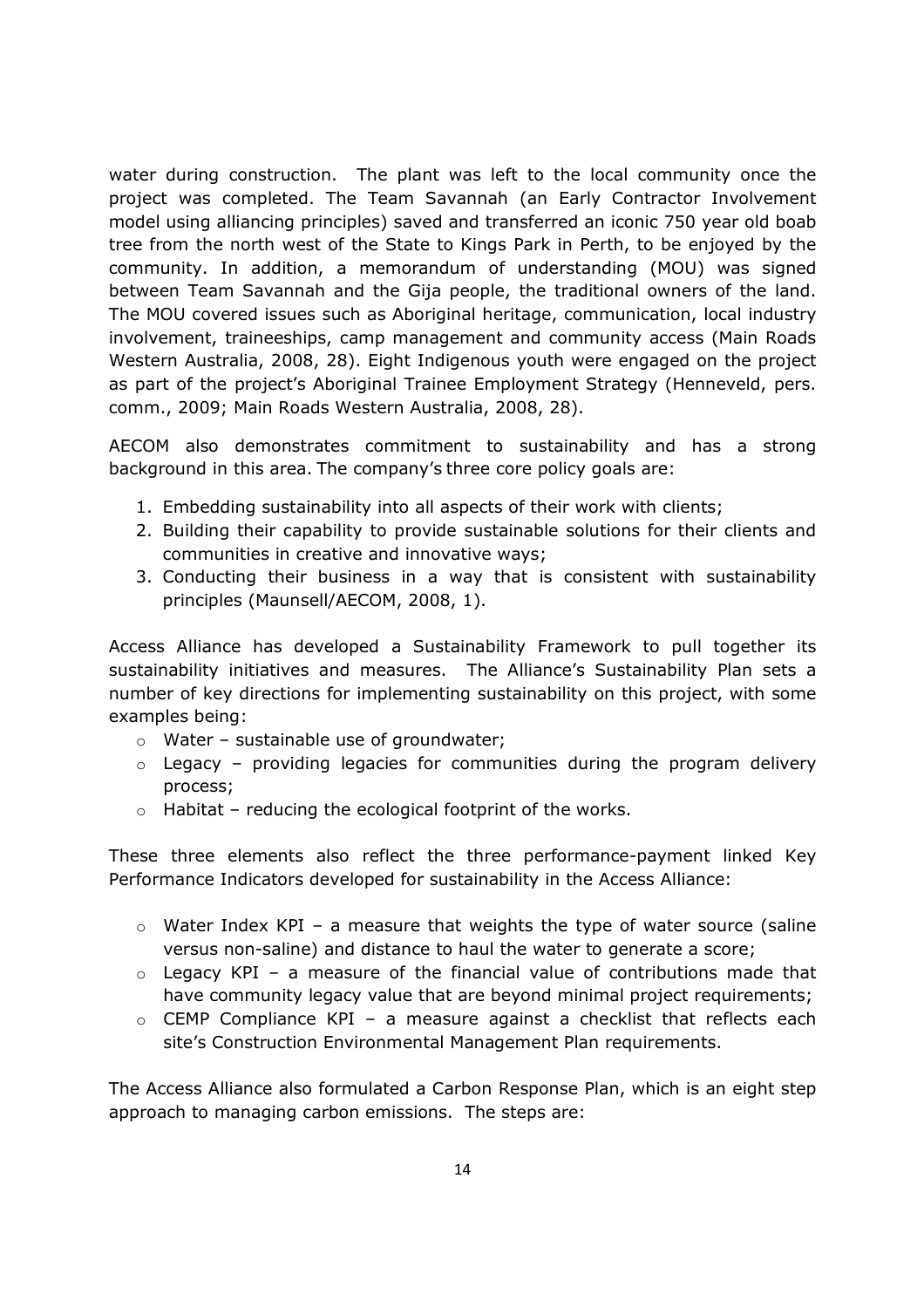- 1. Identify create a budget of emission sources, including direct energy consumption (fuel and electricity) and estimates of embodied energy in consumables and products, as well as determining what carbon sinks may be created in the project, such as re-vegetation sequestering carbon.
- 2. Redesign avoid creating some emissions through redesign or use of alternate materials or energy sources. This is a highly desirable option as it means carbon emissions are not generated.
- 3. Reduce make easy wins through basic energy efficiency actions.
- 4. Reuse identify opportunities to reuse products, whether it is a small item like scrap paper produced in the office or a major item like a culvert.
- 5. Recycle recycling means the use of finite resources is avoided, although it still usually results in some energy consumption to recreate the materials into something new.
- 6. Offset Emissions offsetting is a way remaining emissions can be accounted for, with the potential result of no net emissions.
- 7. Report provide information on the carbon emissions and the avoidance, reduction and offsetting options undertaken as a voluntary and where applicable, a statutory requirement.
- 8. Share Knowledge sharing any knowledge gains or experiences helps make a social contribution to the wider community.

As part of the Carbon Response Plan, the Alliance is undertaking a carbon research program in conjunction with Murdoch University on the following three projects:

- carbon sequestration via biochar produced with biomass cleared during road building;
- a review of international approaches to non-urban pavement construction and identification of potential low carbon alternatives;
- an investigation into the potential for carbon savings through pavement reuse in sub-base, recognising the finite nature of gravel resources and emissions associated with extracting gravel.

The Alliance is also sponsoring part of a study, also by Murdoch, looking at the quantification of the amount of carbon sequestered in biodiverse plantings in WA to demonstrate the benefits of biodiverse tree planting options.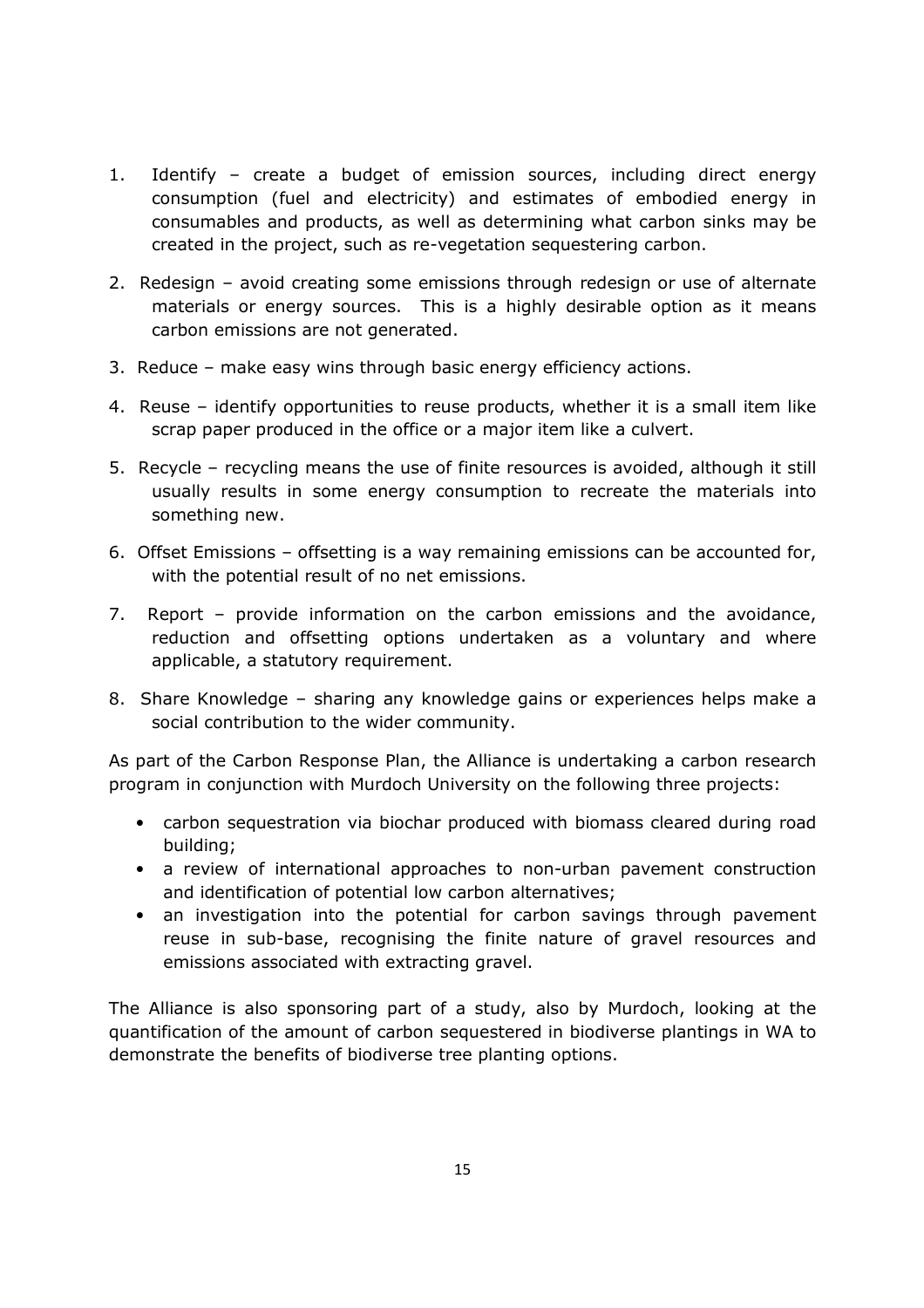

Table 1: Access Alliance's Sustainability Framework **Table 1: Access Alliance's Sustainability Framework** 

#### Access Alliance – sustainability achievements and learning

The Alliance's construction project is still underway, therefore a complete evaluation of its achievements in relation to sustainability goals is not possible at this stage. Some progress has been made, with achievements in a number of the target sustainability areas, as illustrated by the examples listed below. However, further action is needed as the alliance's learning process continues.

The alliance focuses on the sustainability of its own processes in a number of ways. For instance, in keeping with its Carbon Response Plan, the Alliance works to reduce its Carbon Footprint by reducing electricity consumption. For instance, from June 2008, Scope 2 (indirect) emissions resulting from electricity consumption at the Alliance's office in Welshpool, Perth, were eliminated by paying for electricity from accredited renewable sources. Energy efficiency practices have also been implemented in the workplace, and while it is difficult to attribute to any savings to efficiency initiatives alone given fluctuations in staffing levels, a decrease in electricity consumption was recorded. Staff members were also encouraged to improve their energy efficiency at home.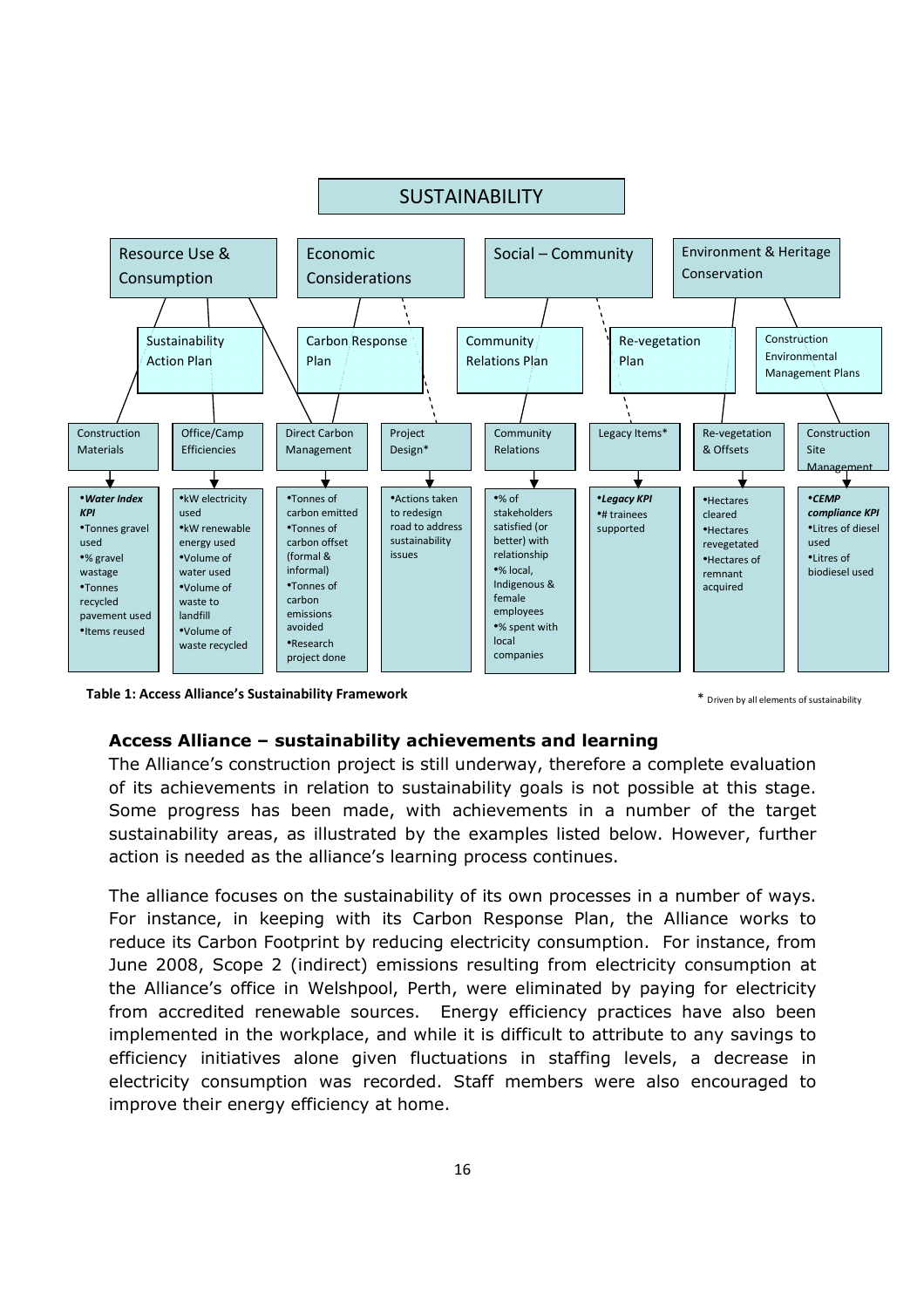Habitat issues have been approached innovatively. For example, a package of vegetation offsets approved by the Western Australian Department of Environment and Conservation, includes a new model of offsets for WA – the facilitation of voluntary conservation covenants over land that remains in private ownership. This model is seen as a win-win tool as it offers a lower financial cost to Main Roads in both direct purchase costs and ongoing management costs while increasing the reach of conservation into the community. It may also open up a larger pool of potential offset blocks by including landowners who do not want to sell, particularly as easy-to-purchase blocks are taken in relation to other developments.

Outreach and consultation processes have had some success. For instance, land acquisition processes with affected landowners have involved a two-way flow of information which has influenced the placement of boundaries. The Environmental Working Group was established in January 2008 and has met several times, with additional meetings being held with individual members of the group. Access to the Project View software has been freely available on a password-basis so stakeholders can see designs and information layers. In addition, the Community Relations Manager has kept other stakeholders, particularly in the transport industry, informed through newsletters and email updates. Meetings with the Shire councils and landowners have occurred and are planned for the future.

Innovation in water use in construction has also been achieved by the Access Alliance. This innovation was driven by the lack of freshwater sources (and relatively plentiful saline water) for construction located within a reasonable haul distance that did not compete with local community demand. The Alliance researched the use of saline water in road construction in WA, Australia and overseas to assess the risks associated with use of saline water in all pavement layers for compaction up to and including the base coarse layer. A trial section was constructed and preliminary inspections have shown there to be no immediate quality issues. The outcome is an agreement to allow the use of saline water for full depth pavement construction on one of the program's design packages with the possibility of using saline water on other construction packages in subsequent construction seasons. The use of saline water for full depth pavement construction has a triple-bottom line outcome – economic via the lower cost of saline versus non-saline water, environmental as reduced use of non-saline water in a region where water is a scarce resource, and social as less competition with local communities for the more precious water.

The team managed to reduce pavement depth by matching the pavement design specifications against the conditions of the sub-grade in one section of the road under construction. This flexible approach generated multiple benefits. As better material was targeted to build the sub-base and base coarse layers, a reduced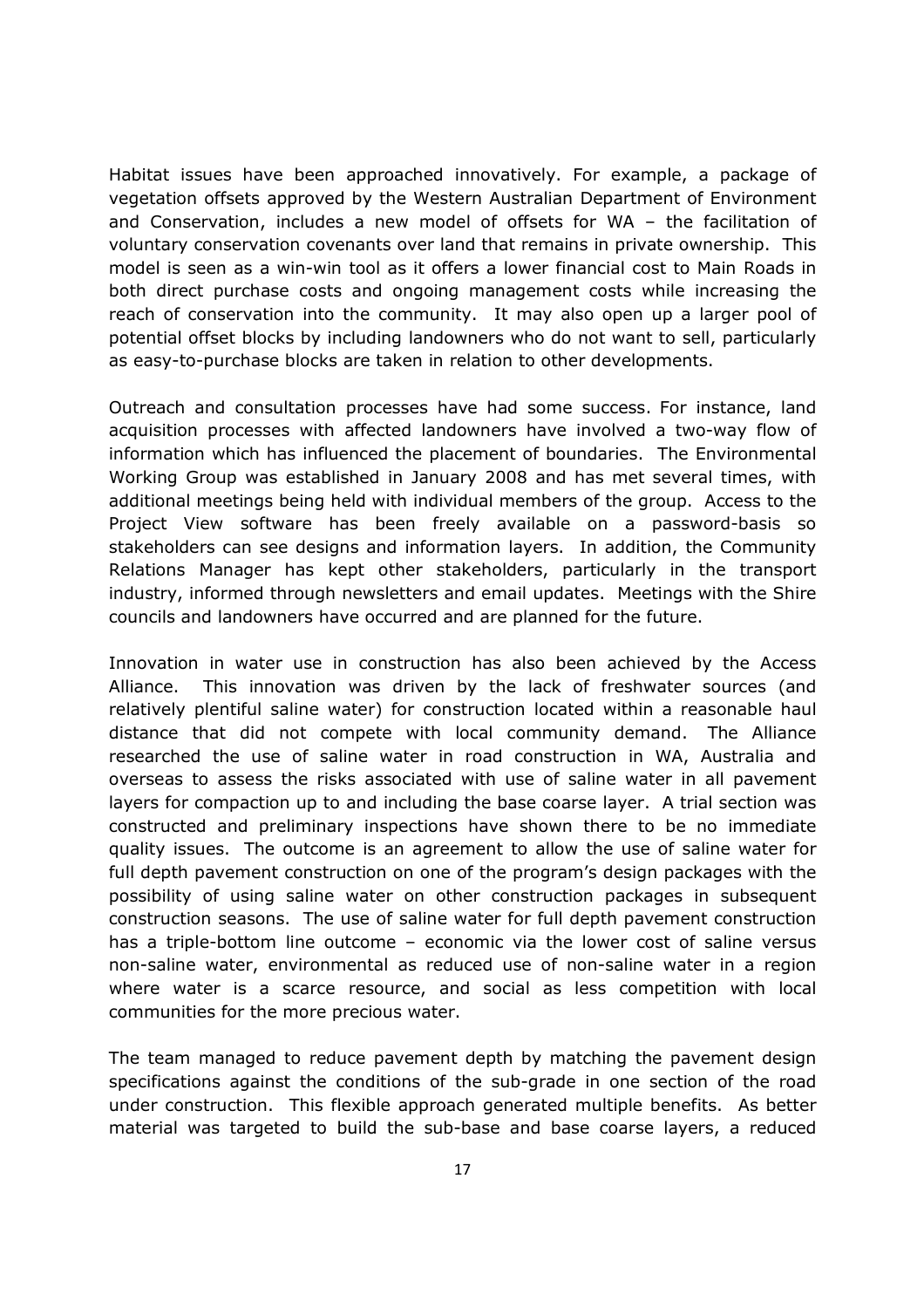thickness of pavement in a single layer was successfully applied for a 3km stretch. The initial pavement design was to be 350mm. The reduced design was 200mm – a difference of 150mm with possible savings in materials and associated cost, although cost savings generated by reduced use of materials are partly offset by the increased costs of the higher quality sub-grade. The actual savings are estimated to range between \$70-90,000 per kilometre, even allowing for an additional cost associated with a higher quality sub grade.

The Legacy KPI records the financial value of legacy items generated in the program. This measure has meant a focus from alliance staff on legacy opportunities. For example, a herbicide trailer purchased by the alliance will be made available to be used by community groups for their own environmental management needs during and after the program. Not all legacy initiatives have run smoothly however. Infrastructure at the Moora Camp may not be left for the local community as originally planned due to a change of position by the Shire regarding taking on the infrastructure on conclusion of the Alliance. This will mean that the Legacy KPI as it currently stands will have to be revised.

Although the Access Alliance is achieving success in reaching a number of its environmental and social goals, there is further scope to embed sustainability earlier and more deeply at the core of the alliance's process. Sustainability may not have been introduced early enough in the design and construction processes to enable participants to rethink their tasks beyond business as usual. The lack of a sustainability champion in the early stages may have contributed to this problem, amplified by significant program scope changes and associated time pressures. A greater lead time may have improved the early integration of sustainability.

Such adjustments and learnings are to be expected in alliance contracting since, as Yeung et al. (2008) note, alliancing is not yet a mature concept, and practitioners continue to contribute to the evolution of the process. Furthermore, the alliance was drawn together relatively quickly, with little time available to more extensive planning for sustainability. Nonetheless, Alliance members who are learning by doing have a unique opportunity to contribute to synergistic processes of learning and innovation through the forms of collaboration specifically nurtured within alliances.

## Prioritising sustainability innovations – SMART

When sufficient time is dedicated to process planning at the commencement of an alliancing project, innovative measures may be developed. The Sustainability Measurement Assessment and Recording Tool (SMART) developed by Team Savannah, another major road construction project team AECOM was involved in. This tool is used to prioritise and filter innovation opportunities against a set of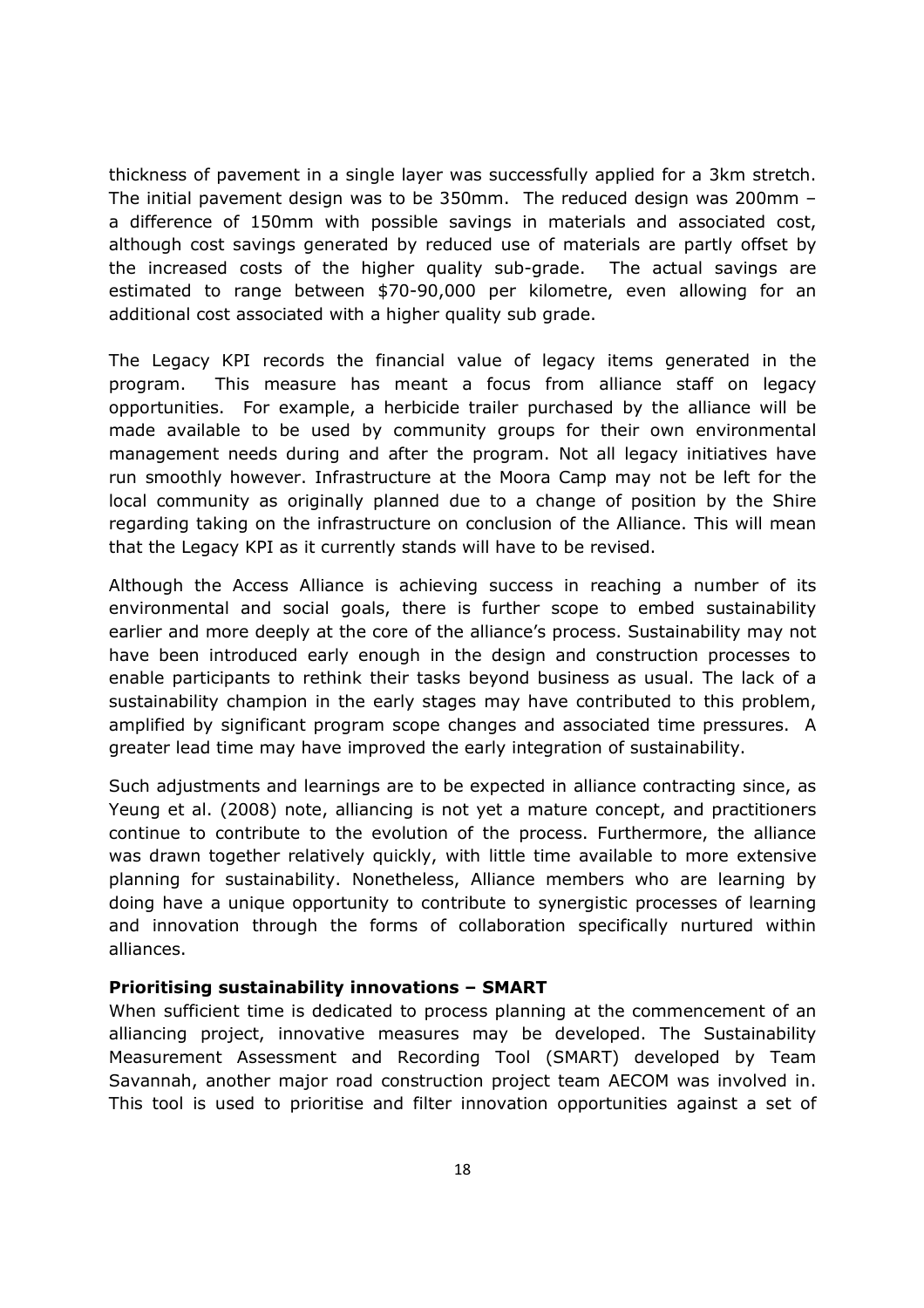sustainability criteria. Jamie Shaw, who works in alliances as Principal Environmental Scientist at AECOM, describes the intention and evolution of SMART:

Our focus on innovation meant that we had to have a formal mechanism to embed sustainability into our thinking, which ultimately led to the development of the Sustainability Measurement and Reporting Tool (SMART) (pers. comm., 2009).

SMART is a simple, easy to use database program that can be tailored to suit specific projects by the use of weighting factors for goals and objectives. Project partners have found this tool to be highly effective in enabling the assessment of ideas and to support decision makers in the alliance in addressing environmental, social and economic factors.

Objectives can be developed for each sustainability goal. In some projects AECOM has been involved in, these goals are then weighted by the project team to reflect stated objectives. To ensure the integrity of the process, the entire project team can be surveyed and asked to weight the objectives based on their understanding of the project. This ensures that the final weightings are not biased towards the areas of interest of members of the Sustainability Team. The average weighting for each goal is placed in the SMART database and the program and further refined to enable the easy assessment of ideas.

AECOM's refined and well-tested Multi Criteria Analysis (MCA) Tool can be used to assess complex sustainability options. The AECOM MCA Tool is a Microsoft Excelbased application, which can be used with a group while they are working through a decision. It has been successfully used on transport planning studies to identify preferred options. The tool provides a convenient basis to capture information and issues as they arise, and helps to show the relative merits of each option.

The score is then benchmarked against a business as usual case (identified in SMART) with a better than business as usual score being more sustainable and more likely to proceed (see Table 2). If the benefit of the idea is clearly established it can be adopted immediately and incorporated into current planning or project delivery. If more information is required or the idea has wider implications for other aspects of the project, another multi criteria assessment may be undertaken prior to submitting the recommendation to management for endorsement. If the idea's score is low it may be "parked" where it will remain on the register but will not proceed immediately.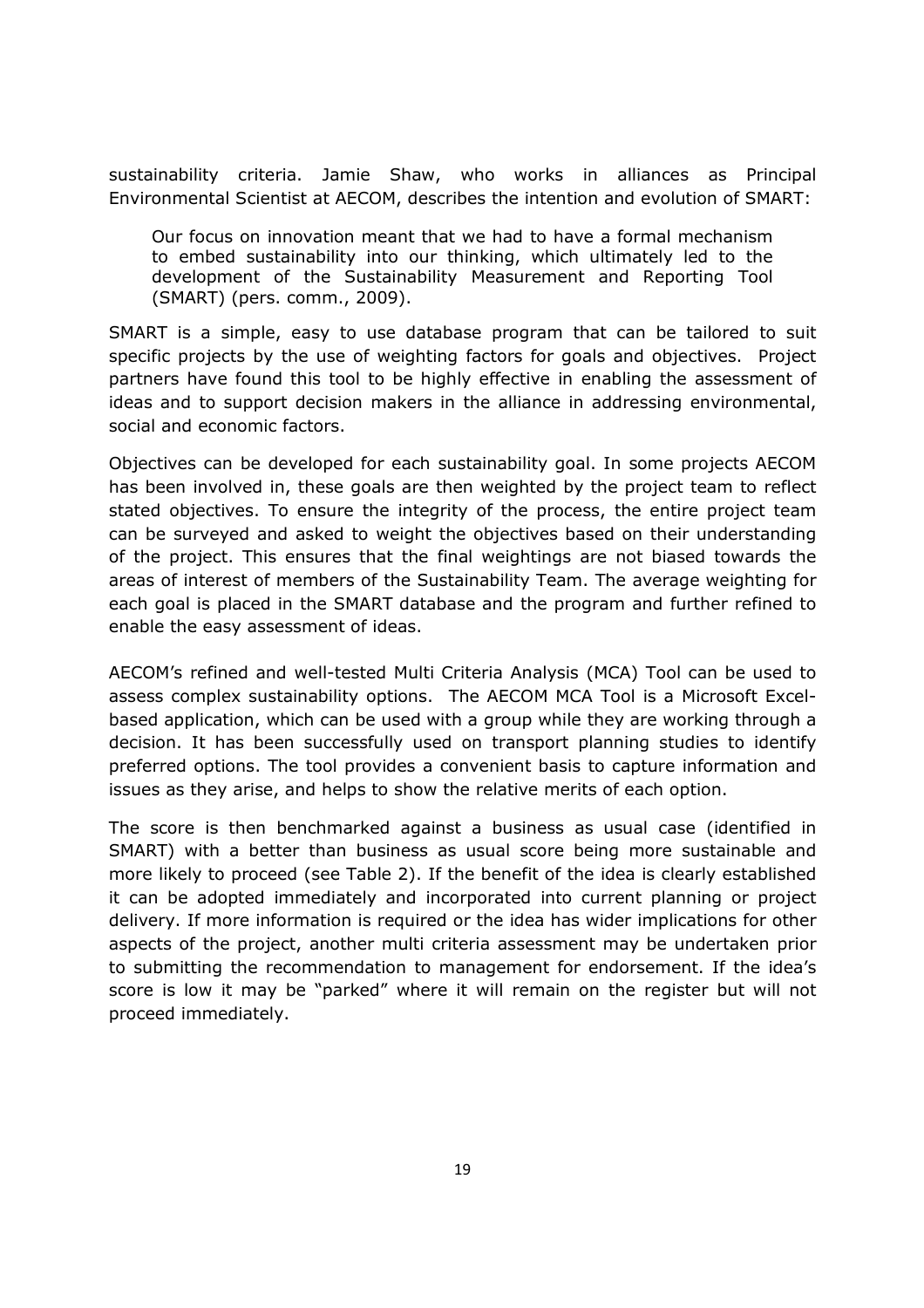

### Table 2: Team Savannah: spider graph comparison of sustainability ideas using MCA and SMART

The development of SMART took time away from the practical implementation of sustainability in the Team Savannah Alliance, however this was seen as a necessary and unavoidable step, particularly since sustainability is a relatively new focus in construction projects. Jamie Shaw explains:

We took a long time to get to SMART. As a result, we lost a couple of months of planning opportunity to investigate, develop and implement sustainability initiatives. This was largely outside our control because we were pioneering the application of sustainability to road construction projects at the time and had to start from scratch (pers. comm., 2009).

## Integrating Sustainability

Main Road's experience of the Access Alliance's pure alliance structure is that it is a better format than other structures, including hybrid alliances, for achieving sustainable outcomes. Main Roads finds that the organizational culture employed in the Access Alliance provides flexibility for ideas and innovations to be developed more freely, due to changed priorities for outcomes. Alliancing accommodates learning-by-doing, which is a vital attribute for sustainability 'where the intricacies of a problem may not be fully understood until the responsible agents are trying to implement a solution' (Ziebots et al, 2008, 8). Jamie Shaw from AECOM describes alliancing's capacity to facilitate the development of innovative solutions and strategies:

Because a relationship-based contract rewards cooperation, rather than cost minimization, it makes introducing new concepts and strategies much easier. In my experience, it is often difficult encouraging clients to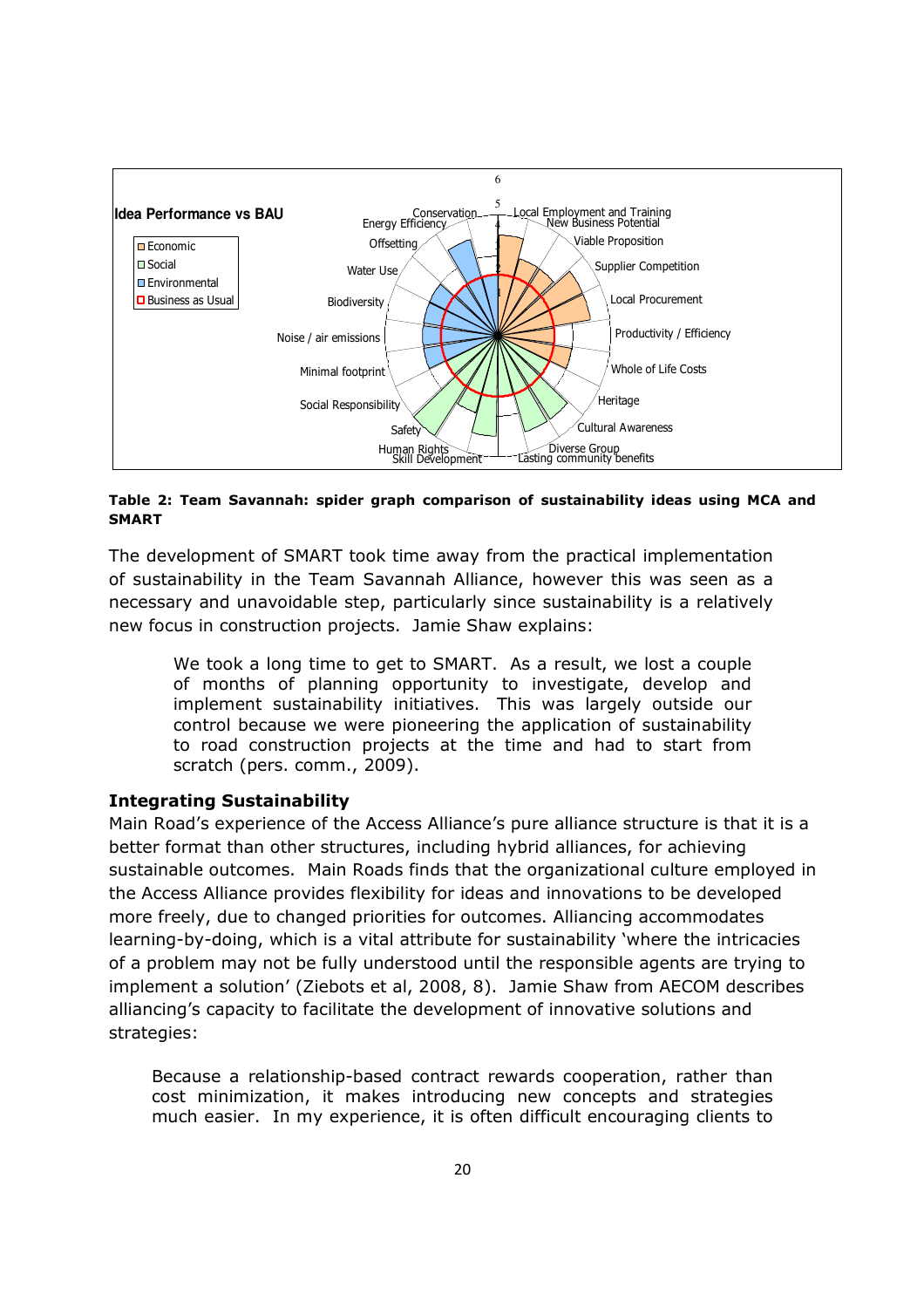implement strategies that may have an add-on cost but whose nontangible benefits are difficult to quantify. Partnership contracts spread the risk and the cost. They also seem to foster an attitude that is more focused on high profile positive outcomes.

By more clearly positioning sustainability as the fundamental of the overarching business model as a key focus of the project, sustainability outcomes could be further enhanced. This is highly feasible in cases such as this where the OP is a government body with mandated broader responsibilities than economic performance alone. Shaw argues that sustainability

needs to be embedded in the contract model. Responsible owner participants will need to start incentivising it in some way, setting goals, objectives and targets for NOPs to achieve. Over time, benchmarks should be collected and reported so that performance can be monitored and reported on (pers. comm., 2009).

The practice of infusing sustainability through an alliance is an emerging one, which may rely on champions to highlight its benefits. Shaw recounts how the theme of sustainability was introduced into the Team Savannah Alliance:

The original tender request for the project did not make any mention of sustainability. I managed to convince everyone that when they said value for money, that was actually what they were talking about. We started thinking in terms of net benefits, rather than simple cost reduction, and 'value for money' soon grew to include community and environmental benefits as well (pers. comm., 2009).

Louis Bettini from MRWA describes the view within the organisation that in future, clients such as Main Roads may increasingly

take an approach that will look to specify initiatives that will be measurable against a given key performance indicator that lead to sustainable outcomes. At the same time a framework may be defined for the overall sustainability objectives that will enable innovation to occur and offer respondents an opportunity to gain a competitive advantage. Clients will be looking for measurable, tangible outcomes (pers. comm., 2009).

Shaw also notes MRWA's strong and rapid shift to incorporating sustainability in tender and contract requirements:

It didn't rate a mention in late 2007 for the Kimberley Project. Now it is a central theme in all alliance style tender requests from MRWA. I think in the future it will continue to be a significant component of the tender requirements, but I also think that it will become more incentivised to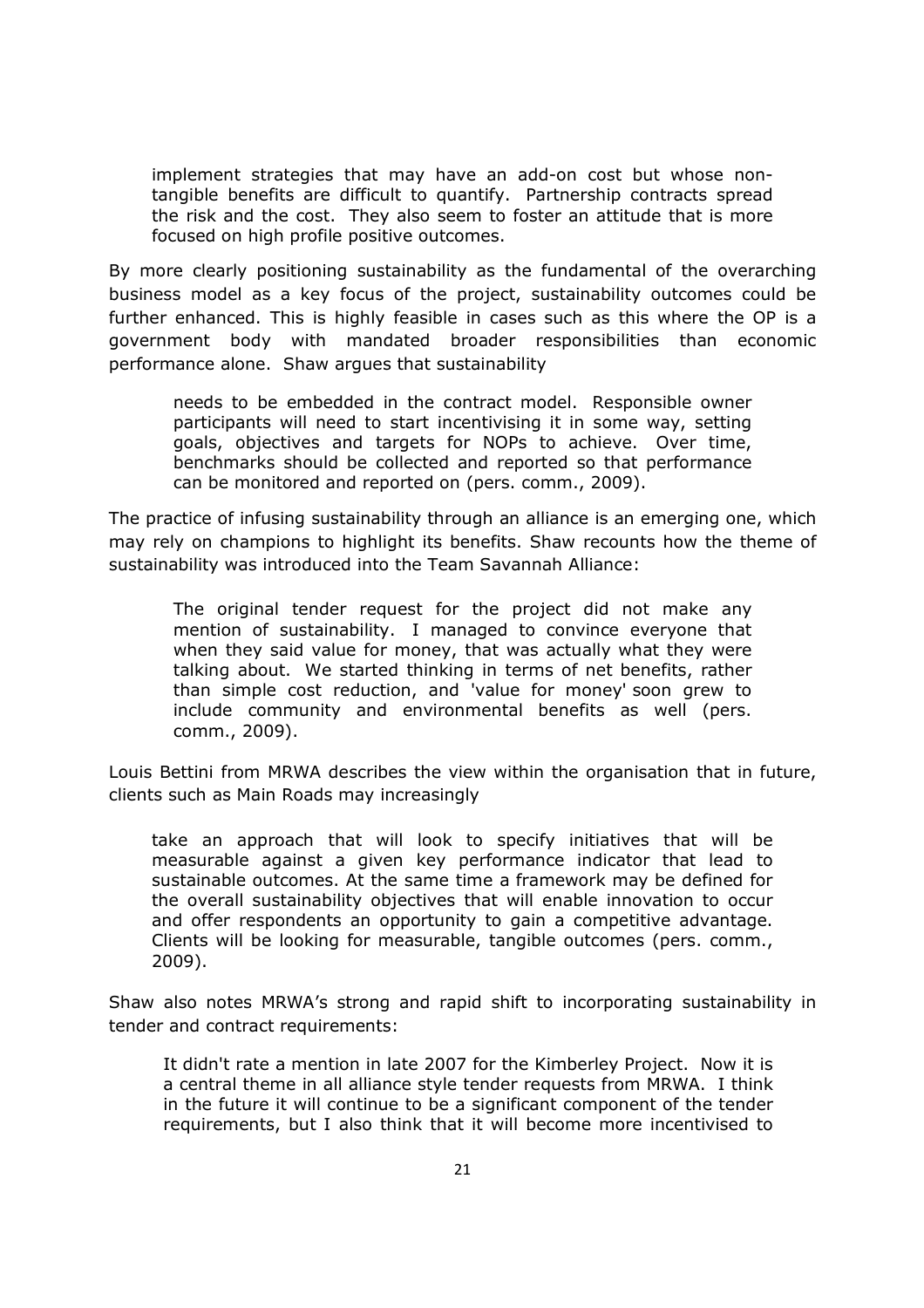ensure that what tenderers say they will do, they actually do (pers. comm., 2009).

In order to support the filtration of sustainability principles, Main Roads personnel have stated their preference to see sustainability incorporated within any project at the earliest possible time in order for the ideas developed by alliance members to be translated into project outcomes. Similarly, Shaw endorses early contractor involvement which

provides a planning period where designers, environmental consultants, social planners and constructors can get together and develop solutions to project issues. This means that you get an extended period where new concepts can be introduced, tested, digested and accepted (pers. comm., 2009).

A need for greater emphasis within the Access Alliance on the implementation of processes to enhance collaboration to achieve innovation and assess opportunities was also noted by alliance participants. For instance at present, the Access Alliance does not have a forum to collate, discuss and promote sustainability initiatives. Such a forum would help to ensure that sustainability is sufficiently addressed and would increase the chances of identifying innovative sustainability initiatives.

Some of Access Alliance's sustainability initiatives have stalled because of organizational difficulties associated with dealing with many parties. The proposed use of biodiesel, or at least a trial of its use, was hampered by the difficulties of coordinating its development and implementation between 24 subcontractors. It is necessary for all owners to agree in order to select one type of refuelling truck and tank. This initiative remains in the pipeline. It has been complicated further by perceptions regarding the warranty implications of using biodiesel – this is currently being clarified and it is hoped that communication of the accurate warranty implications will resolve the majority of concerns. Another example is the basic recycling set up at the Moora Camp may be jeopardised by the Shire of Moora's comparatively limited services and reliance on volunteers.

Alliance participants note that there is a dearth of baseline information regarding construction relevant to sustainability in Western Australia exists. It is therefore argued that the collection of baseline data is a valuable exercise in itself, and that it is important to share the results gathered on this program through the collaborative processes of the alliance and beyond. AECOM consultants recommend improved sharing and learning from other Main Roads' alliances to avoid 'reinventing the wheel'.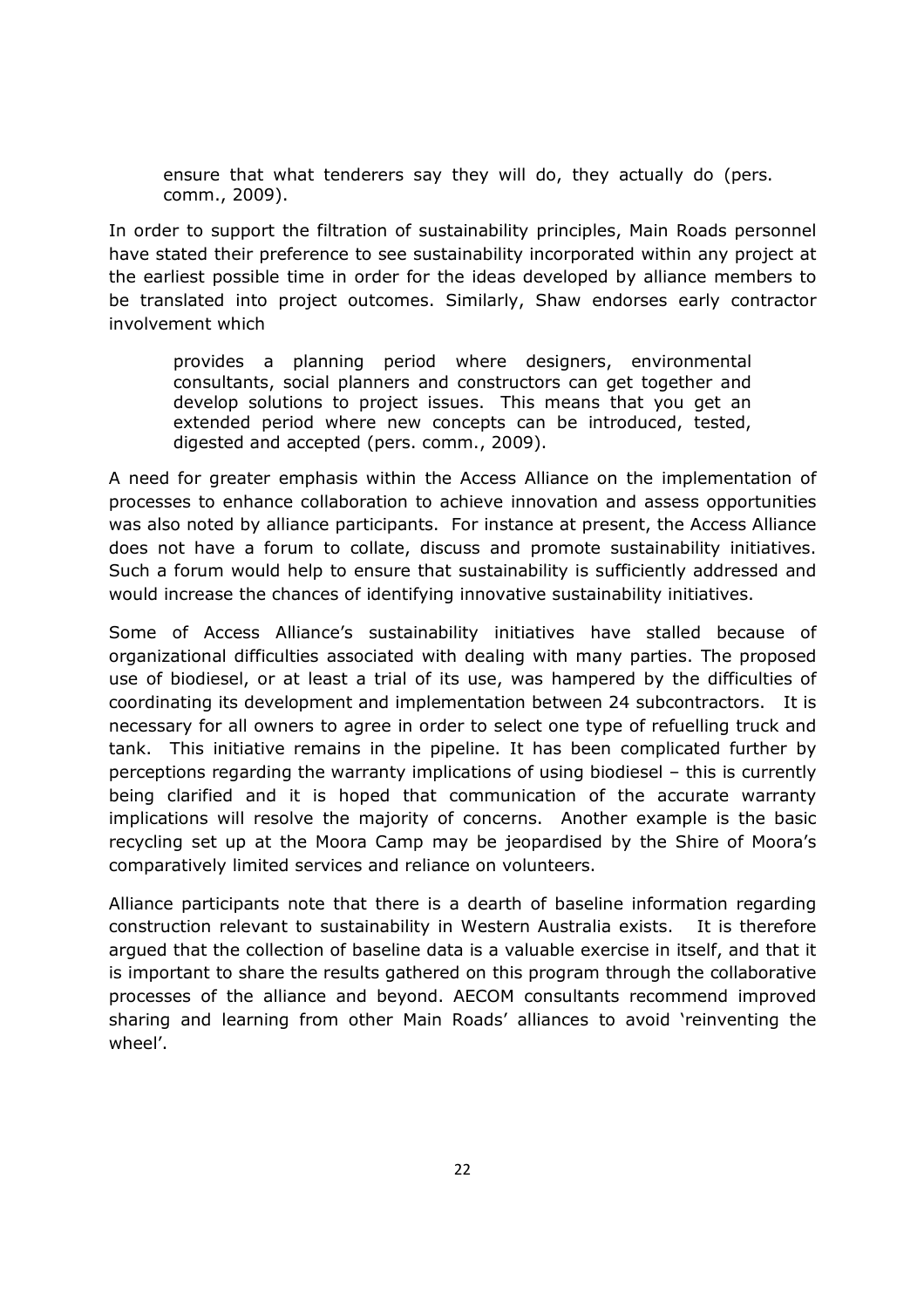### Conclusion

Conceptually, the practice of alliance contracting is suited to promoting innovation and achievement of positive outcomes in relation to climate change and other sustainability issues by virtue of its emphasis on adaptive leadership, collaboration, relationship building, integration, innovation and inclusion of community and environmental concerns. Pure alliancing in particular provides scope and legitimization for the inclusion of sustainability issues as a fundamental requirement of contracts, and fosters a business culture that can support sustainability outcomes. It can enable inter-organizational management for sustainability to be positioned within a legal and contractual framework, providing powerful incentives to attend to sustainability as part of core business.

Significant sustainability outcomes have been attained through alliances instigated in Western Australia by Main Roads Western Australia. The Access Alliance, a program alliance between AECOM, Brierty Ltd and Main Roads formed to upgrade sections of an existing road, was examined as a case study. Although the project is not yet completed, the alliance has demonstrated an ability to use the unique framework of the alliance to engage with sustainability issues, as illustrated by examples in this paper. Areas that could be improved have also been noted. There is general support for the view that the alliance methodology that teams have experienced in the Access Alliance and other alliances in Western Australia has the capacity to embed sustainability at the core of infrastructure development.

#### References

- Access Alliance. 2008. Great Northern Highway Upgrade: Muchea to Wubin. Online: http://www.accessalliance.com.au/default.aspx (Accessed 5 May 2009).
- Barns, I. 1999. 'Environment, Democracy and Community.' 1999 Science and Society Conference Proceedings. Online: http://wwwistp.murdoch.edu.au/istp/RESEARCH/E-

PUBLIC/AMHOPE/barns.htm (Accessed 15<sup>th</sup> July 1999).

- Coase, R. 1988. The Firm, the Market and the Law. University of Chicago Press: Chicago and London.
- Department of Treasury and Finance. 2006. Project Alliancing Practitioners' Guide. Department of Treasury and Finance, State of Victoria: Melbourne.
- Edum-Fotwe, F. and Price, A. 2009. 'A Social Ontology for Appraising Sustainability of Construction Projects and Developments.' International Journal of Project Management. Vol. 27, pp. 313-322.
- Main Roads. n.d. a. A Strategy for Inspiring Leadership Inspiring Others to Create Change. Online:

http://www.mainroads.wa.gov.au/AboutMainRoads/OurRoleRegions/AboutUs/ Pages/StrategicPlan.aspx (Accessed 1 May 2009)